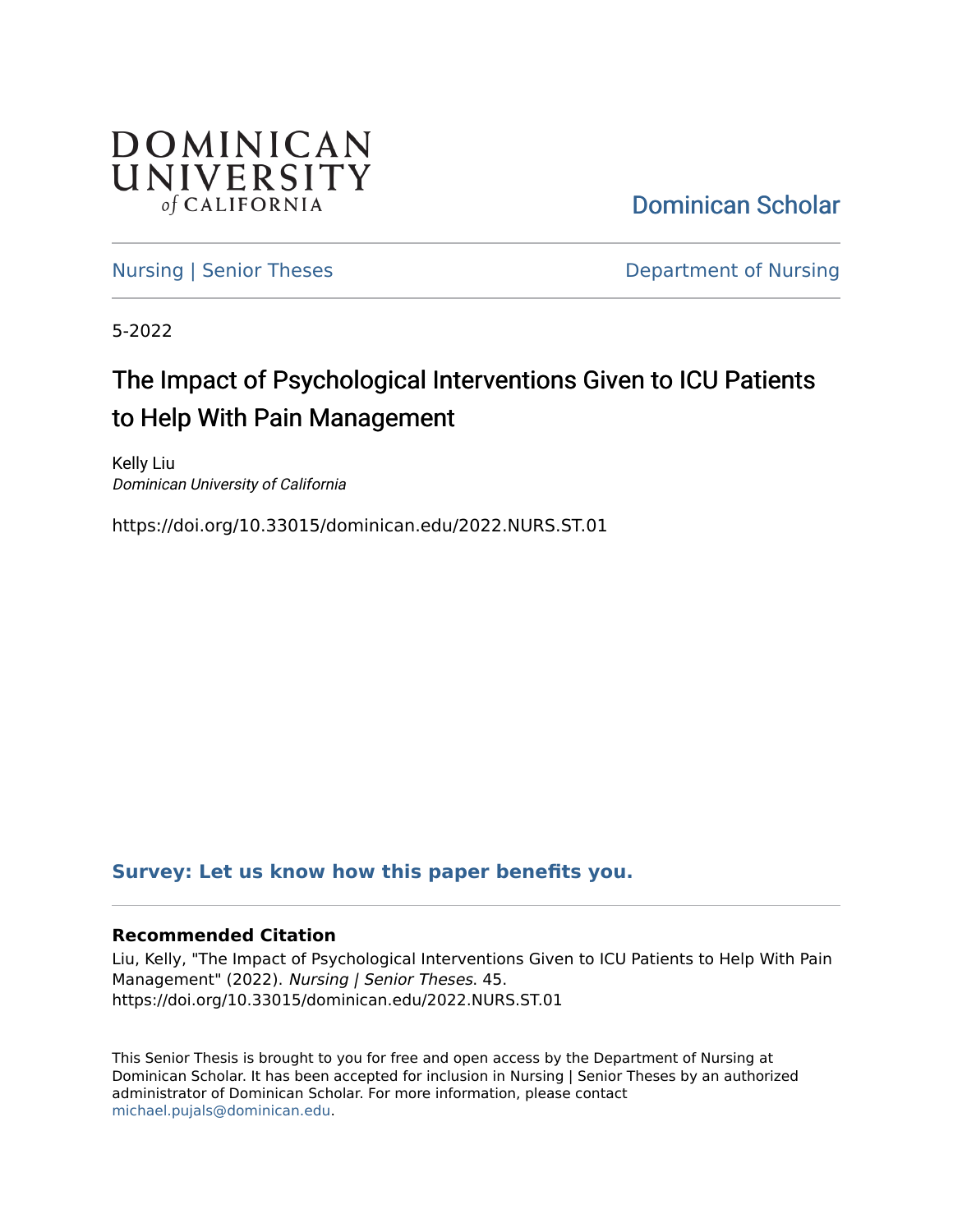# **The Impact of Psychological Interventions Given to ICU Patients to Help With Pain**

# **Management**

By

# Kelly Liu

Dominican University of California

NURS 4500: Nursing Research and Senior Thesis

Dr. Patricia Rae Eileen Harris

Dr. Andrea Renwanz Boyle

December 3, 2021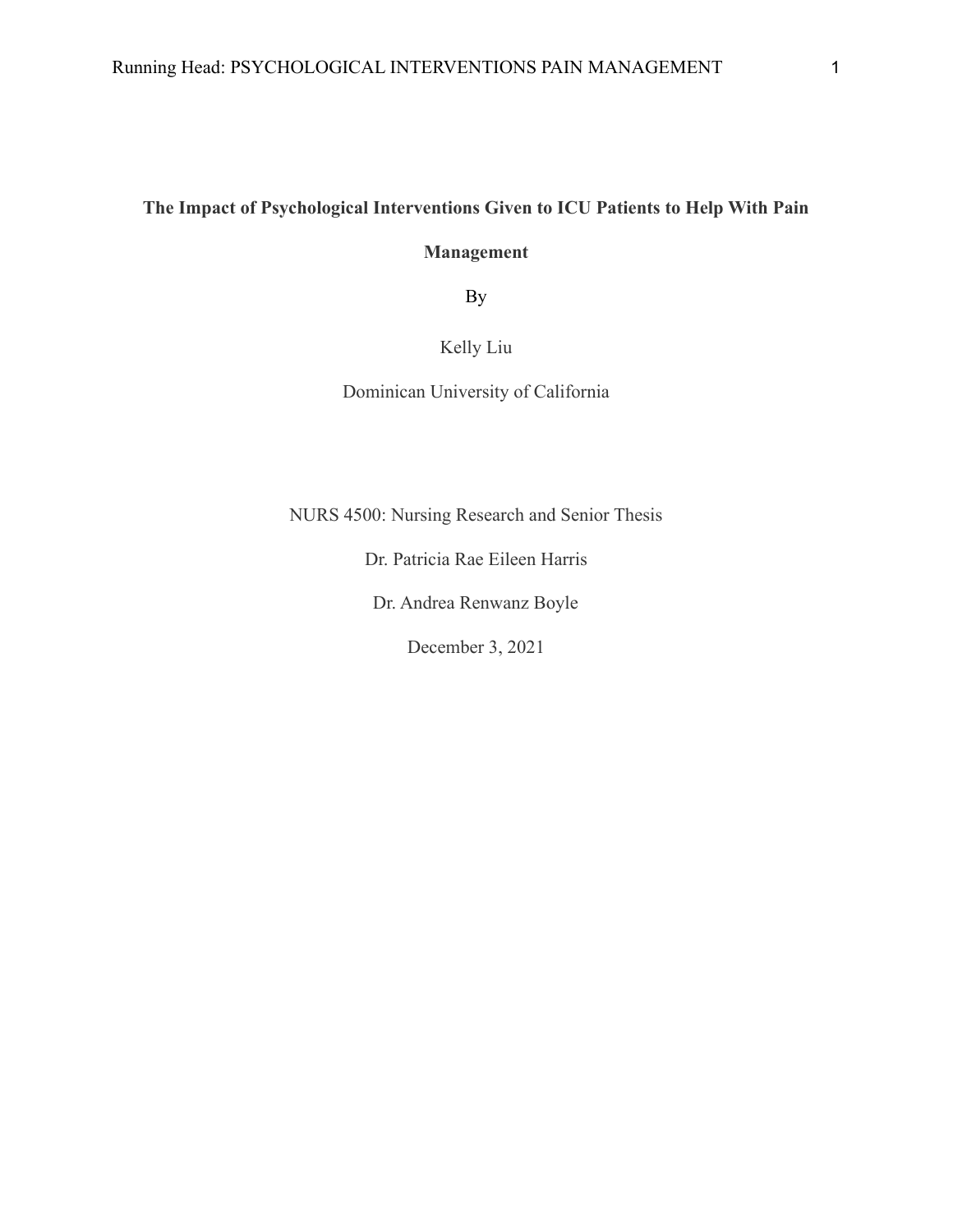# **Table of Contents**

| Acknowledgments                                                                                                                                                                                                                                            | 3                                      |
|------------------------------------------------------------------------------------------------------------------------------------------------------------------------------------------------------------------------------------------------------------|----------------------------------------|
| Abstract                                                                                                                                                                                                                                                   | 4                                      |
| Introduction                                                                                                                                                                                                                                               | 5                                      |
| Problem Statement                                                                                                                                                                                                                                          | 5                                      |
| <b>Purpose Statement</b>                                                                                                                                                                                                                                   | 6                                      |
| <b>Research Question</b>                                                                                                                                                                                                                                   | 7                                      |
| <b>Literature Review</b><br>Patient's Memory and Recollection from ICU<br>Patient's and ICU Nurses' Perspective on Nonpharmacological Interventions<br>Hands-on Nonpharmacological and Psychological Interventions<br>Overall Discussion of the Literature | 7<br>8<br>9<br>11<br>13                |
| Proposal For Further Study<br><b>Overall Research Question</b><br>The Rationale for Proposed Study                                                                                                                                                         | 14<br>14<br>14                         |
| <b>Theoretical Framework</b><br>Primary Research Aims<br><b>Ethical Considerations</b>                                                                                                                                                                     | 14<br>15<br>16                         |
| <b>Research Methods</b><br><b>Research Design</b><br>Population<br>Sample Size<br><b>Strategy of Recruitment</b><br>Methodology<br><b>Statistical Methods for Quantitative Research</b>                                                                    | 16<br>16<br>16<br>17<br>17<br>17<br>18 |
| Conclusion                                                                                                                                                                                                                                                 | 19                                     |
| References                                                                                                                                                                                                                                                 | 21                                     |
| Appendix A                                                                                                                                                                                                                                                 | 23                                     |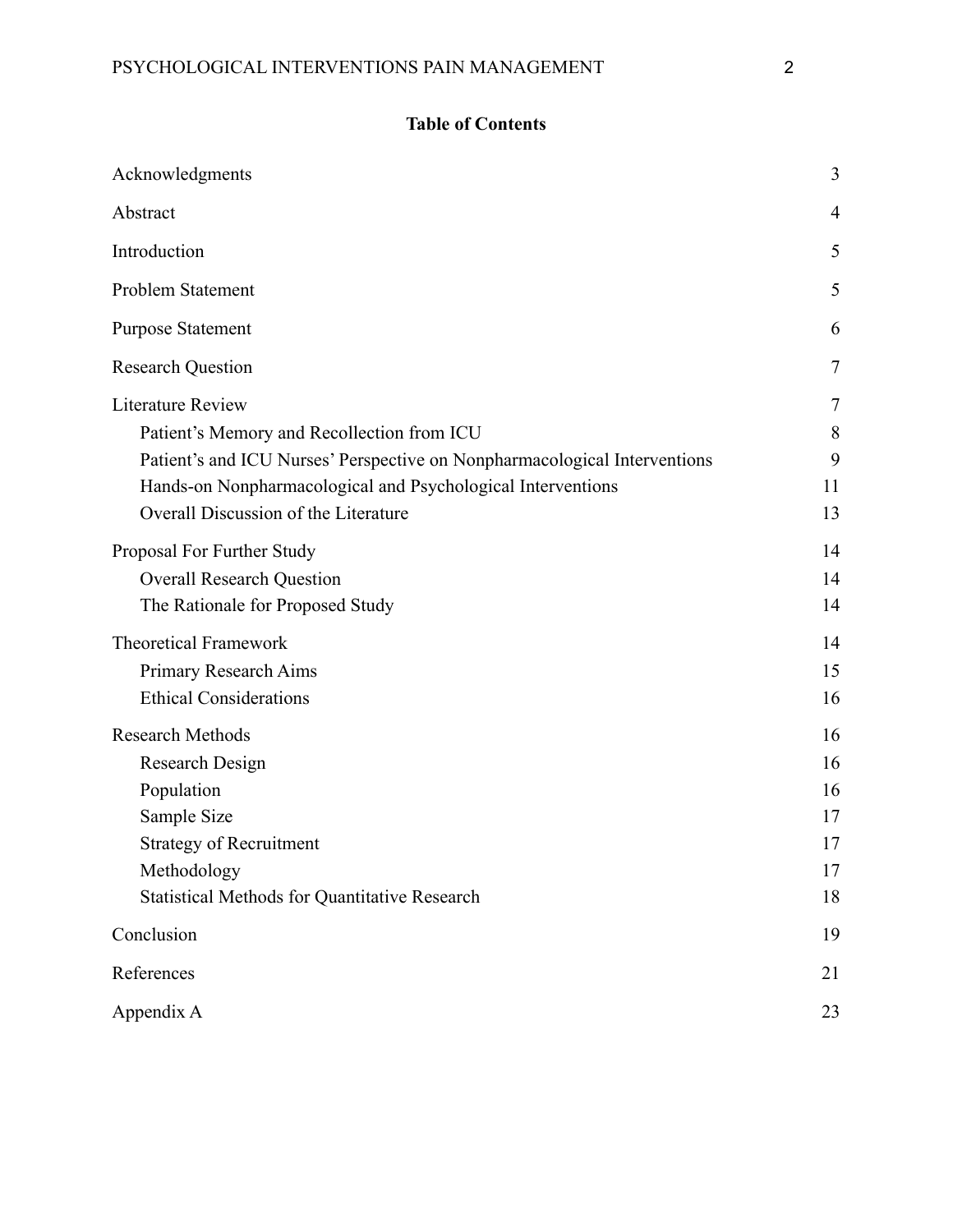### **Acknowledgments**

<span id="page-3-0"></span>This research paper would not have been possible without the help and guidance from Dr. Patricia Harris. Dr. Harris, you have given me excellent guidance throughout this nursing research project and you have taught me more than I could ever give you credit here. Thank you for showing me what a truly great nursing researcher is and I am truly appreciative of having you as my professor and mentor. I would also like to thank Dr. Andrea Boyle for going over my research which gave me the confidence to publish my work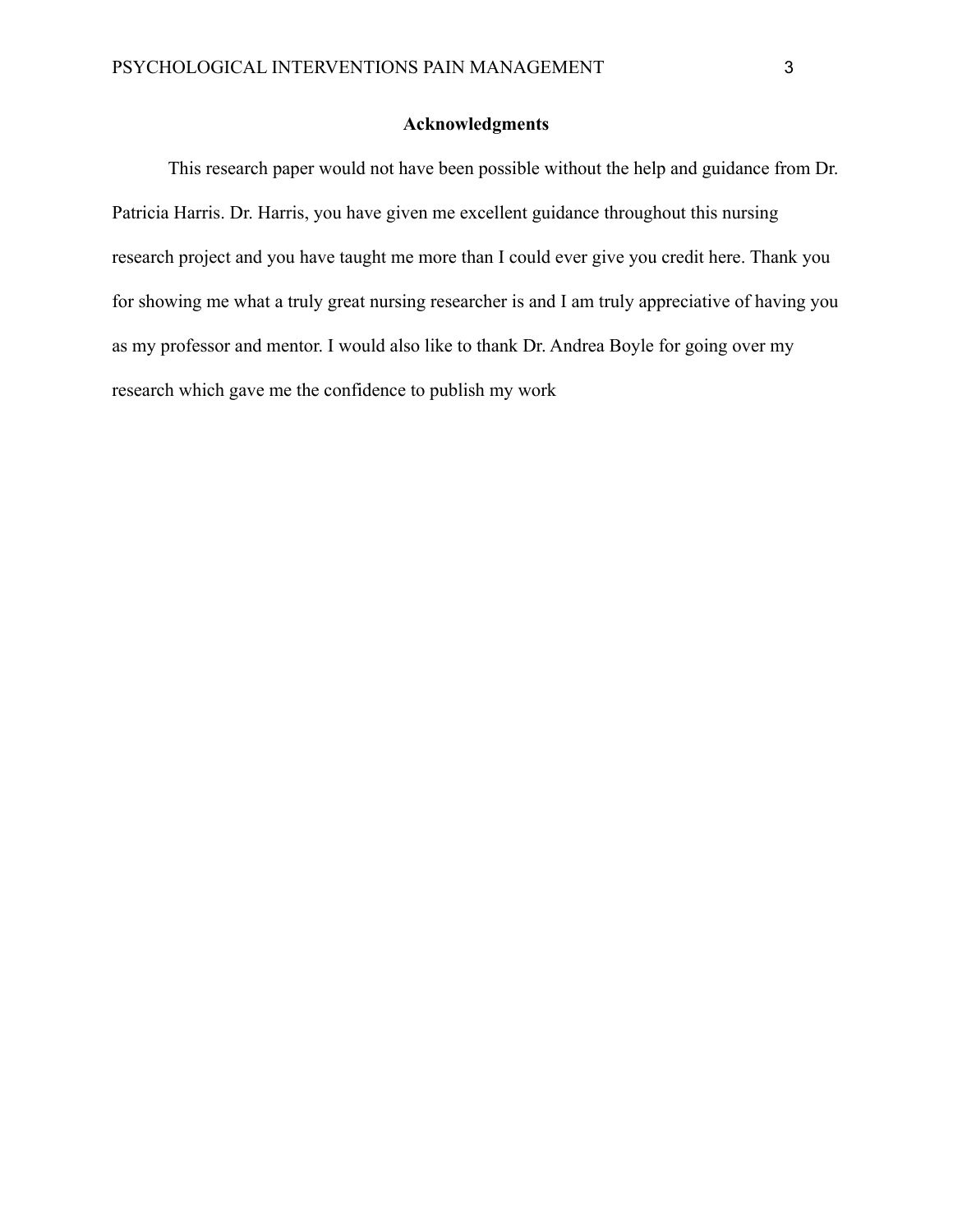#### **Abstract**

<span id="page-4-0"></span>Pain management among the critically ill population is a significant issue in the intensive care setting. Whether the pain is acute or chronic, nurses tend to be the first-hand responders to help with pain management in the intensive care unit (ICU). With barriers ranging from patients' inability to verbalize pain to nurses' experience with obstacles to assessment such as sedation, confusion, or other concerns, pain management is a serious issue. Although pharmacological interventions such as opioids and analgesics help with pain control, in this thesis, we will focus on the impact of nonpharmacological and psychological nursing interventions and how it helps critically ill patients in the intensive care setting by reducing pain levels.

The main subtopics included in this paper that will be explored include:

- The Patient's Memory and Recollection from their experience with the ICU
- Patient's and ICU Nurses' Perspectives on Nonpharmacological Interventions, and
- Hands-on Nonpharmacological and Psychological Interventions that consist of music therapy, massages, and family presence/support.

This topic and these subtopics will be explored in the review of this literature and the proposal of this paper.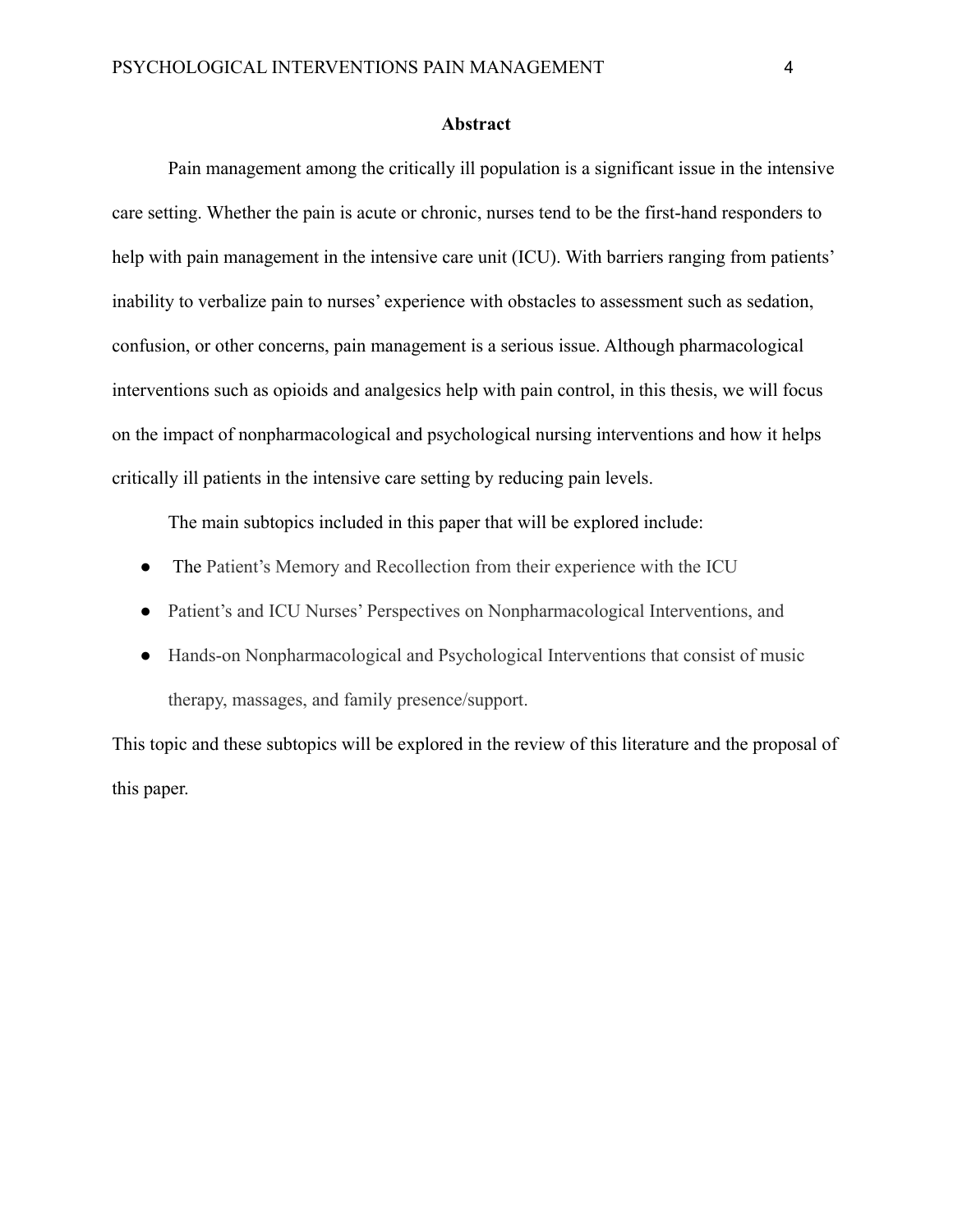### **Introduction**

<span id="page-5-0"></span>Pain is best described as an uncomfortable or unsetting physiological sensation that causes mild to severe physical discomfort and/or emotional distress (Merriam-Webster, 2021). Pain can also be an indicator that tells you something may be wrong with your body. Pain is something we, humans, all go through whether it is physical or psychological, yet the majority of patients in the intensive care unit will experience pain/discomfort throughout their stay in the ICU. Recently, there has been data showing that patients who have been discharged from the ICU recall painful memories and discomfort during their stay at the hospital. In the article *Patient Recollection of ICU Procedural Pain and Post ICU Burden: The Memory Study*, Myhren and colleagues have concluded that symptoms of psychological discomfort and distress were prevalent across intensive care unit survivors and that the memories about agony and pain, the inability of control and to articulate their needs were the biggest predictor of posttraumatic stress disorder in the intensive care setting (Myhren et al., 2009). This study suggests that there is a long-lasting psychological effect when it comes to inadequate pain management in critically ill patients during their hospital stay. The purpose of this paper is to explore the impact nurses can do non-pharmacologically to help patients in the intensive care setting with pain management.

### **Problem Statement**

<span id="page-5-1"></span>Many patients in the ICU are not properly managing their pain and stress levels during their stay at the hospital. Pain is a significant issue in the intensive care setting, patients are unable to report pain due to a variety of issues such as mechanical ventilation, use of sedatives, as well as the consequences of loss of consciousness that preclude pain management (Hajiesmaeili & Safari, 2012). Hajiesmaeili and Safari in their study indicated that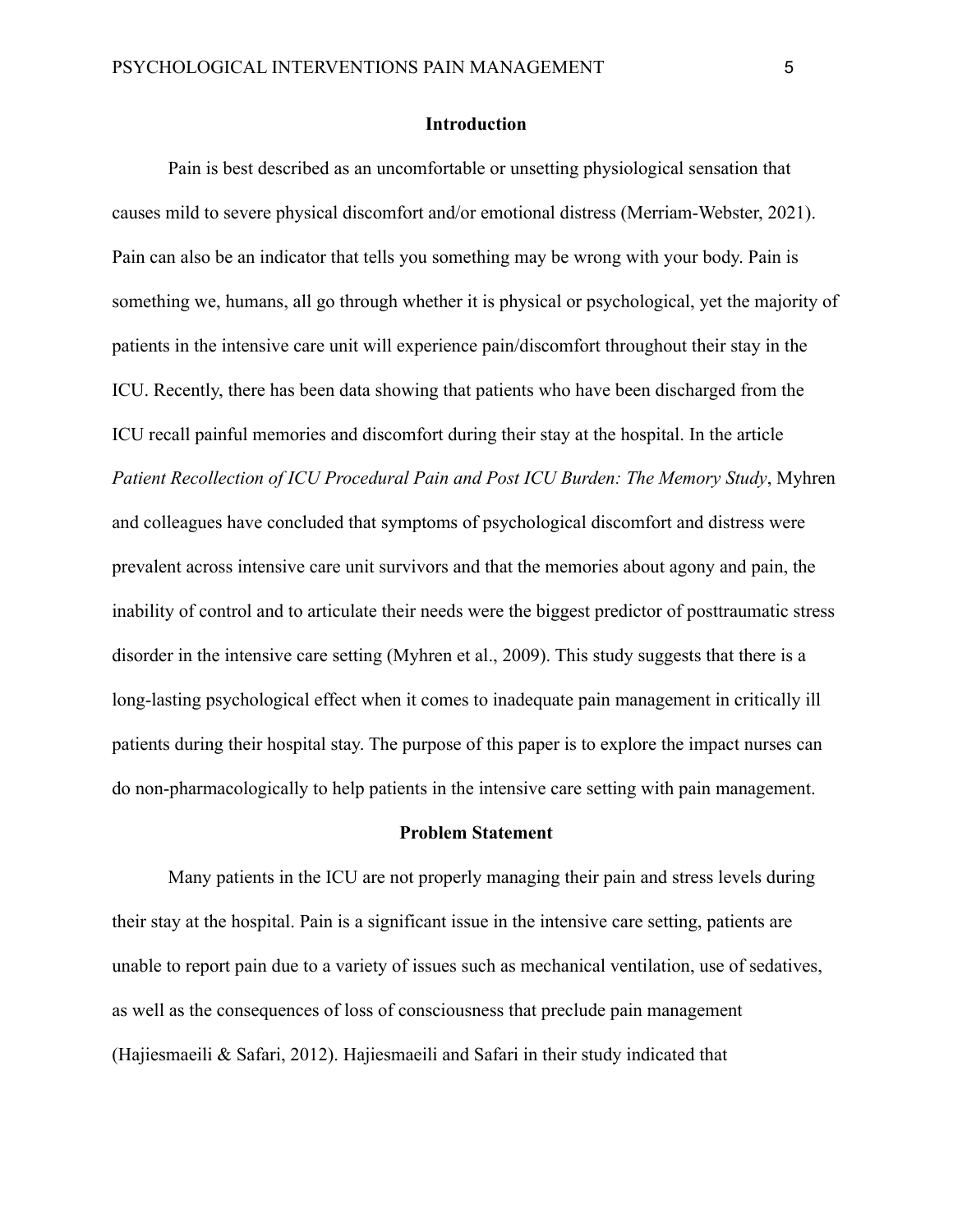pharmacological interventions can increase the probability of prolonged effects in ICU patients in which it causes "altered pharmacokinetic and pharmacodynamic characteristics with prolonged administration, altered protein binding, altered volume status, and end-organ dysfunction" (Hajiesmaeili & Safari, 2012, p.1). With consideration of the adverse effects of using pharmacological methods, the use of non-pharmacological interventions can propose a huge impact on pain management in critical care settings.

The United Nations and other organizations have accepted the concept of access to pain management to relieve pain as a basic human right (Brennan et al., 2019). The complications of inadequate pain management in the ICU can result in physical and psychological effects such as increased ICU stay, pain-related immune suppression, readmission for further pain management, delirium, post-traumatic stress disorder, brain injury, sleep disruption, chronic pain, and other issues, (Hajiesmaeili & Safari, 2012). The roles nurses play in the hospital can strongly influence a positive outcome and should be to provide quality patient care with pain being one of the most important aspects. Critical care nurses are responsible for providing direct and hands-on care for critically ill patients in pre-and postoperative settings through recognizing and evaluating pain. Failure to provide adequate pain management can result in long-lasting mental and physical complications. With many patients in the ICU being connected to mechanical ventilation or heavily sedated on medications, it can be difficult for nurses to help their patients manage pain.

#### **Purpose Statement**

<span id="page-6-0"></span>The focus of this thesis is to explore the impact of nurses using non-pharmacological and psychological interventions to help patients manage pain throughout their stay in an intensive care setting. A review of the literature will explore the topic and a proposal for further research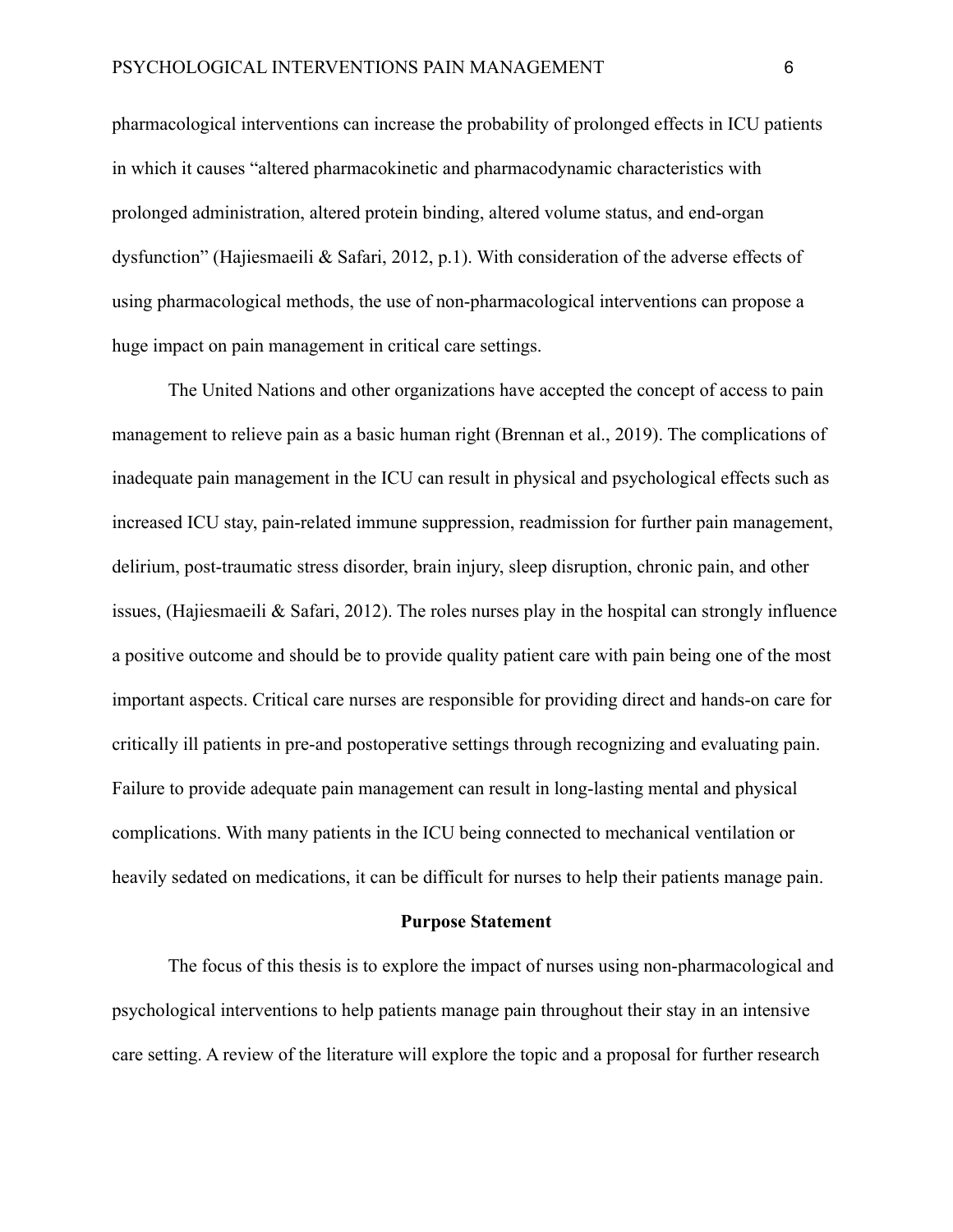will be presented with the aim of examining the issue further. With non-pharmacological and psychological interventions/therapies being low-cost and minimally invasive, it can help critically ill patients experience both physical and mental support during their vulnerable stage at the hospital.

#### **Research Question**

<span id="page-7-0"></span>The research question for this study is: What are the impacts of using non-pharmacological interventions and psychological nursing interventions that aim to aid patients in the ICU with pain management?

#### **Literature Review**

<span id="page-7-1"></span>The following literature review explores recent studies, researches, and information regarding the different types of non-pharmacological and psychological nursing interventions to help patients in the intensive care unit with pain management.

The articles used for this review were retrieved from the following databases: Google Scholar, Pubmed, Wiley, Hindawi, and Iceberg. With each database, the search terms used to find each article included: *pain reduction/management, intensive care unit/ICU, non-pharmacological,* and *psychological interventions*. There were many articles that were related to the concept of pain management through non-pharmacological and psychological practice that would allow for the exploration of these nursing interventions. The criteria these articles needed had to demonstrate evidence of interventions used to help with pain management and the practices had to be non-pharmacological and/or psychological. A total of six articles were selected for this literature review and will be under the following subheadings: Patient's Memory and Recollection from ICU, Patient's and ICU Nurses' Perspective on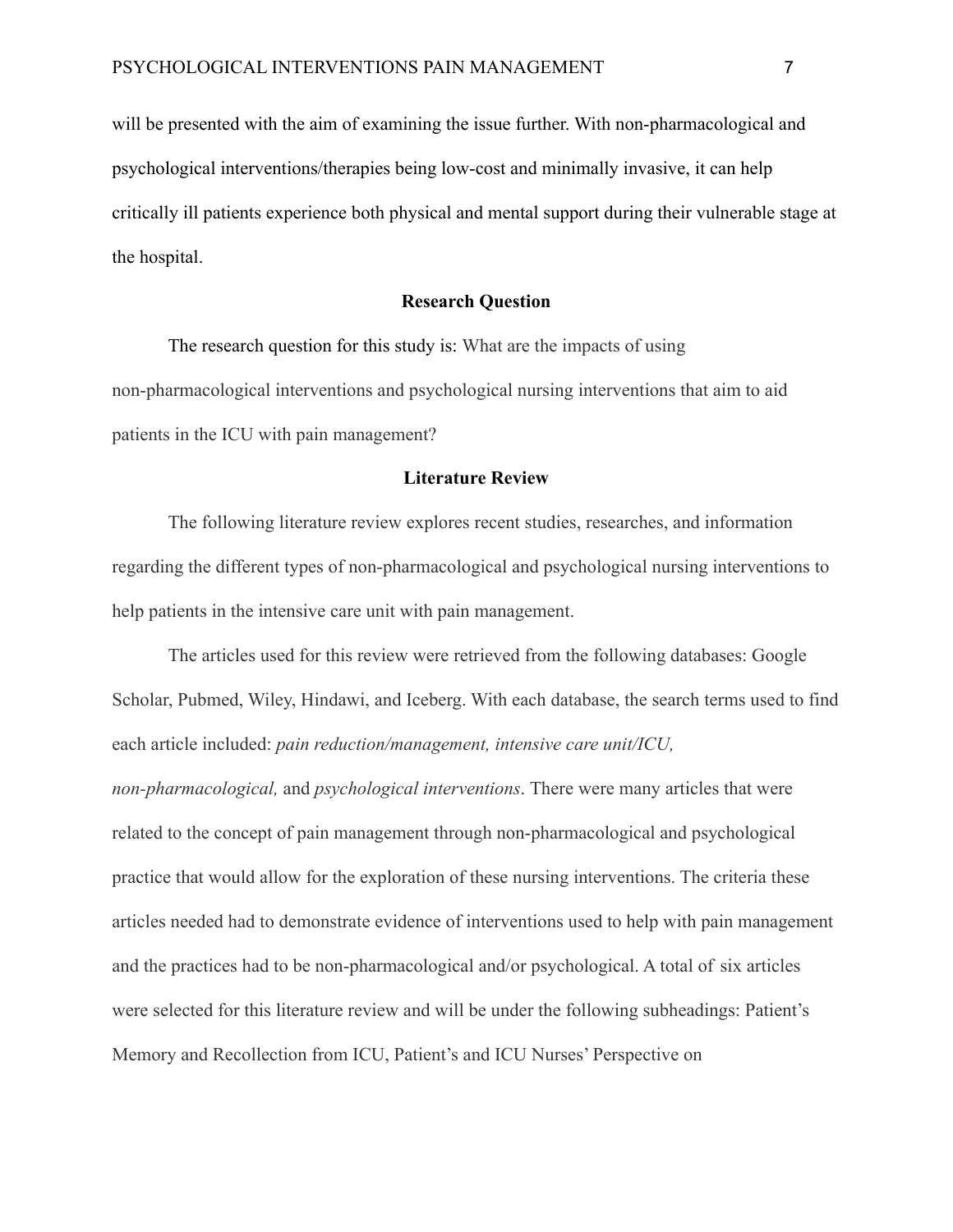Nonpharmacological Interventions, and Hands-on Nonpharmacological and Psychological Interventions.

#### <span id="page-8-0"></span>**Patient's Memory and Recollection from ICU**

Pain is a subjective measurement given by the patient. It is imperative that nurses and healthcare providers help patients with their pain management. Pain in the intensive care unit occurs frequently due to many factors ranging from underlying disease to invasive surgeries. Per standard protocol, analgesics are usually given to help with pain but sometimes that is just not enough. Many patients have recollections that illustrate their experience with pain in the ICU.

In the article, *Patient Recollection of ICU Procedural Pain and Post ICU Burden: The Memory Study* was written by Puntillo and her team conducted a prospective longitudinal study of patients who have gone through ICU procedure. They wanted to explore the patient's memory of the pain in the ICU and the lasting impact post-hospital stay. All two hundred thirty-six patients were asked to 1) recollect and rate their procedural pain distress as well as intensity on a numeric rating scale; 2) current pain in the past week that didn't exist prior to hospitalization; and 3) any signs of traumatic symptoms (Puntillo et al., 2016). The main result when comparing patients with and without current pain showed that patients with current pain recalled even higher ICU procedural pain intensity and pain distress scores than patients without current pain (Puntillo et al., 2016). Although some patients were not able to recall the procedure-associated pain, there were those who were able to recall pain intensity and pain distress and reported their pain being significantly higher in the ICU. When compared to patients who did not have current pain, one in seven patients who recalled pain remembered higher ICU procedural pain levels and higher traumatic stress. (Puntillo et al., 2016).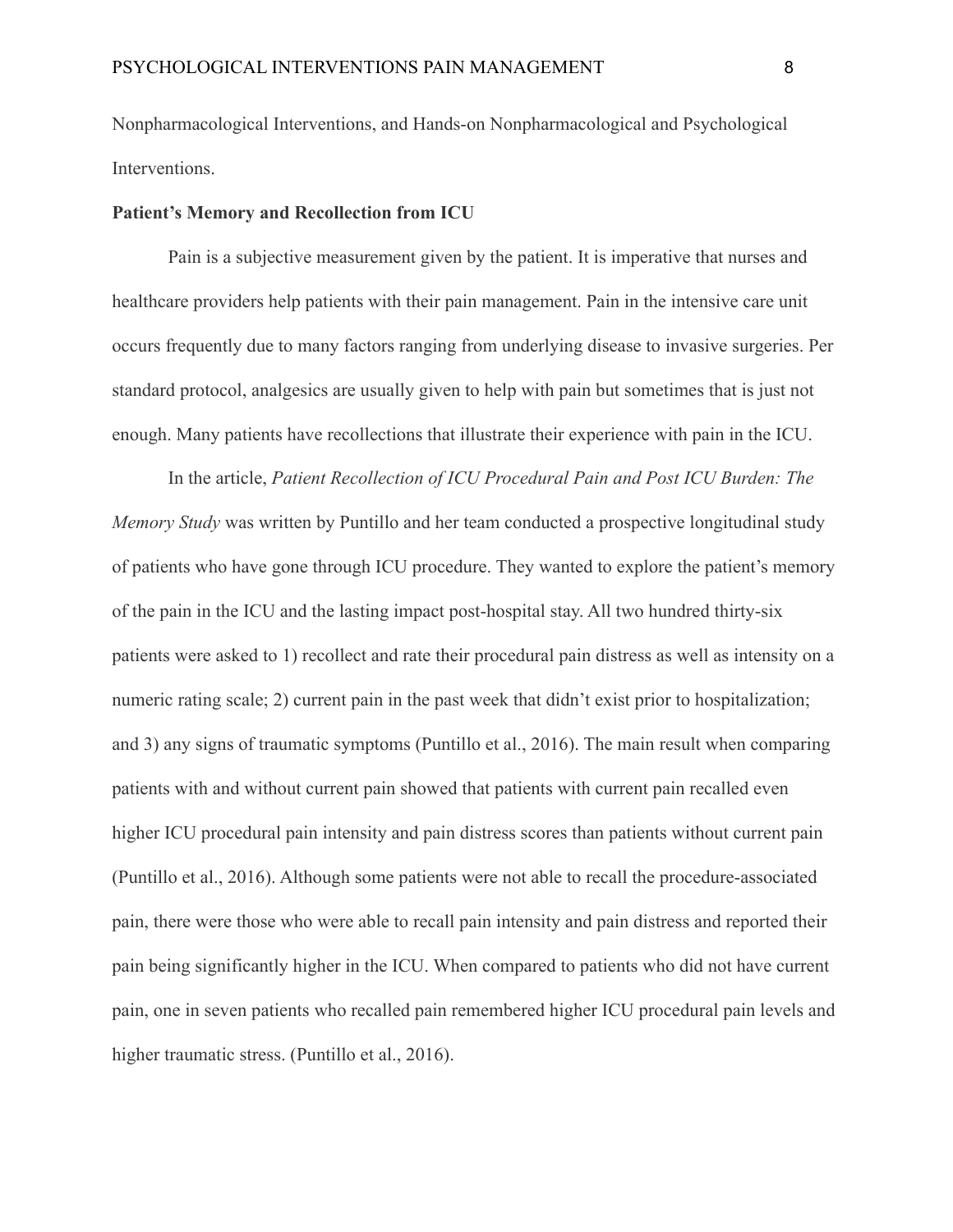Similarly, in *Patient's Memory and Psychological Distress after ICU stay compared with Expectations of the Relatives*, Myhren and her team compared "patient's psychological distress and memories from intensive care unit treatment 4-6 weeks after ICU discharge with expectations of their relatives" (Myhren et al., 2009, p.1). In the cross-sectional study performed on 255 patients and 298 relatives, there were questions ranging from "hospital anxiety and depression scale (HADS), impact of event scale (IES), life orientation test, ICU memory tool and memory of ICU; technical procedures, pain, lack of control and inability to express needs" and the "relatives were assessed for their expectations of the patients' memories and psychological distress" (Myhren et al., 2009, p.1). With the results collected from the survey, it was concluded that psychological distress symptoms were highly frequent in the ICU setting and the patient's relatives expected their critically ill family members to be more distressed. It was also stated in the article that "the strongest predictors of posttraumatic stress symptoms from the ICU were memories about pain, lack of control and inability to express needs" (Myhren et al., 2009, p.1).

With the summary of both articles, patients, as well as their family members, recall some degree of pain during and after ICU encounters. The lasting repercussions of pain memory greatly affect the patient's perceptions of their stay in the ICU, resulting in potentially intensified symptoms. It is clear that pain management among critically ill patients is a critical issue in healthcare settings, where it requires immediate attention to prevent lasting and traumatic memories.

#### <span id="page-9-0"></span>**Patient's and ICU Nurses' Perspective on Nonpharmacological Interventions**

The primary approach in pain management is usually pharmacological interventions. However, with recent studies, nonpharmacological approaches are starting to be incorporated in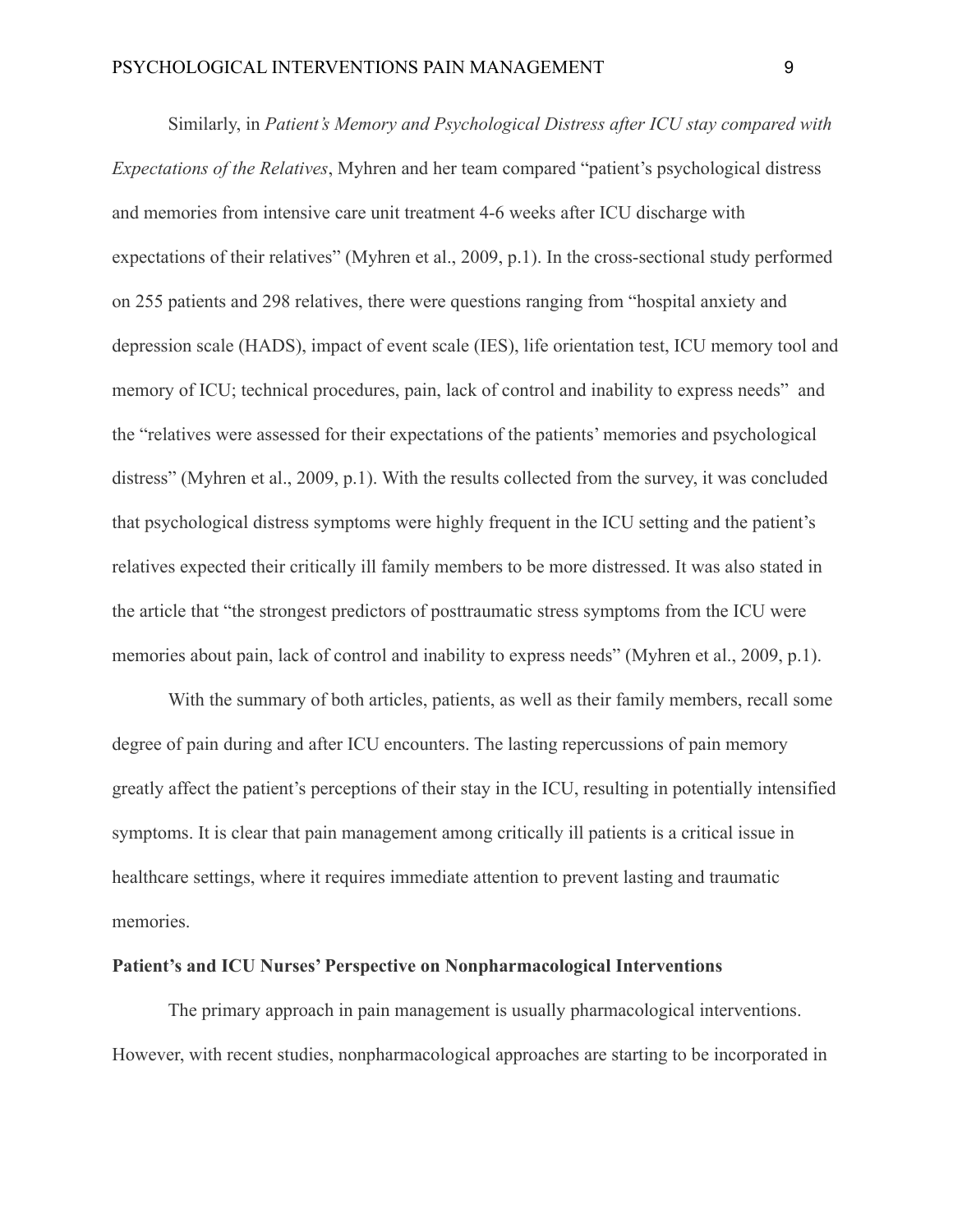nursing care plans. Patients, as well as nurses, are favoring or preferring nonpharmacological approaches in helping with pain management.

The article, *Nurses' Pain Assessment Practices with Critically Ill Adult Patients* by Kizza and Muliri (2015) reviewed that acute pain is a prevalent problem among critically ill patients and that nurses play a huge role in helping with pain management. With that statement, they decided to conduct a study in a resource-limited setting to examine nurses' acute pain assessment practices. Their goal for this study is to describe the barriers, enablers, and acute pain assessment nurses used to care for adult patients in the intensive care units (Kizza and Muliria, 2015).

A descriptive and cross-sectional design was used on 170 nurses. They handed out questionnaires to measure the variety of aspects that affect the nurses' pain assessment for patients in the ICU. The result from this survey showed that the majority of the nurses had poor pain assessment practices with the practices being: documentation of findings, assessing analgesics needed before care, and discussing and managing pain management during nurse-to-nurse reports. With their study, they have found that the primary barriers with the nurse and their pain assessment consist of a heavy caseload; lack of proper training and familiarity with assessment instruments; and inadequate recording and communication of pain assessment priority (Kizza and Muliria, 2015). Whereas the only enabler for the pain assessment was the physician's order for analgesia. There is a need to have implementations to help reduce barriers and promote more enablers to help with patients' pain management. As Kizza and Muliria mentioned, actions must be holistic and conducted by professional healthcare workers in order to be effective. (Kizza and Muliria, 2015).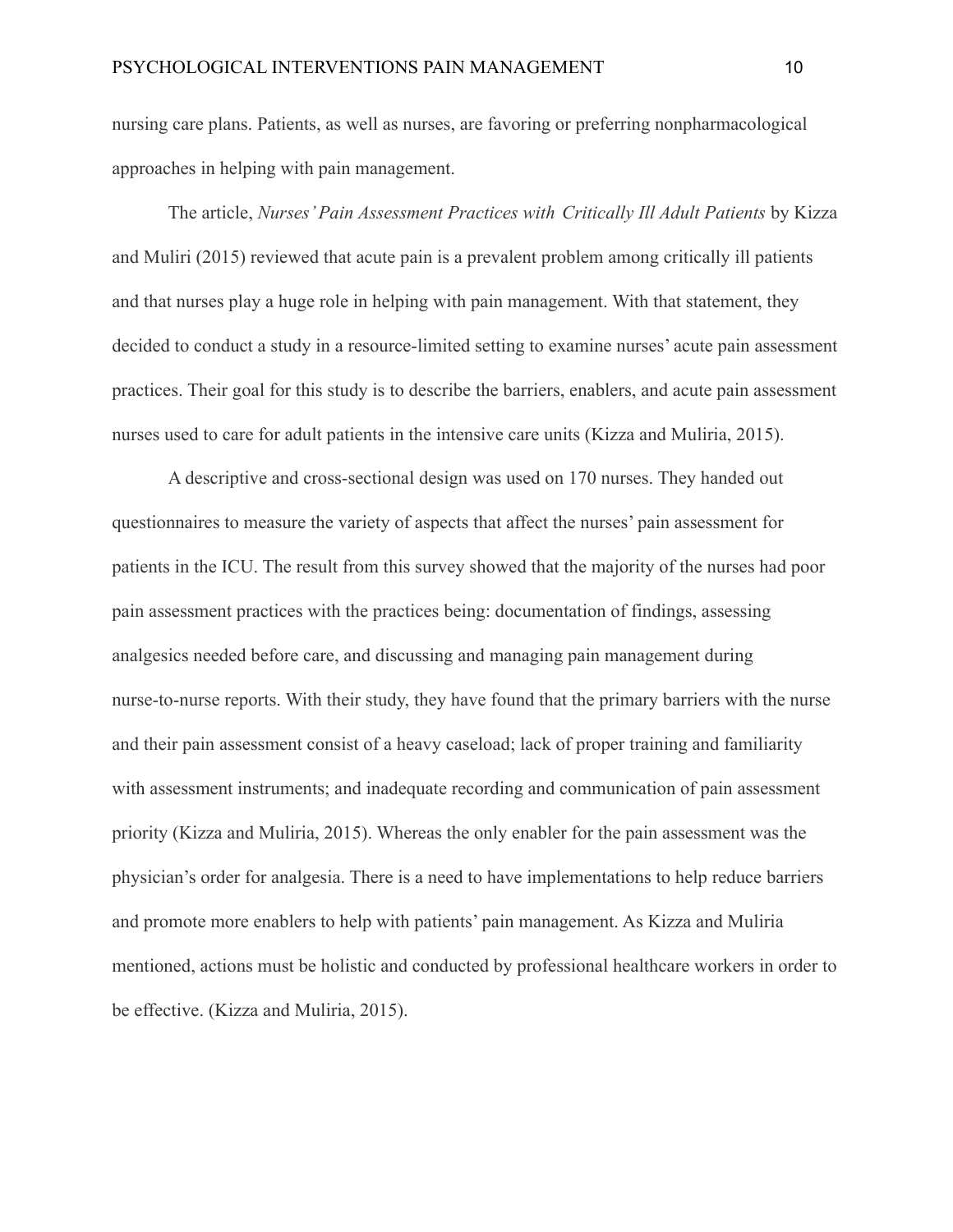With the suggestion of approaching pain with a holistic view, nonpharmacological interventions may be an effective way to reduce pain. In the study, *Patients and ICU Nurses' Perspectives of Non-Pharmacological Interventions for Pain Management*, the authors were able to allow the voices from the nurses and patients along with their family members to describe the usefulness, relevance, and feasibility of non-pharmacological practices for pain management in the intensive care units (Gelinas et al., 2013). In the qualitative study, a total of 6 patients/family members and 32 ICU nurses were asked to share their perspectives regarding nonpharmacological interventions that they found useful for pain relief. Out of 33 nonpharmacological interventions discussed, the top four interventions that were found useful, relevant, and feasible were music therapy, distractions, massages, and family presence/support.

With many barriers and unprecedented issues arising in the intensive care units, it may be difficult for patients to express their needs and for the nurses to assess the levels of pain. The hardship of analyzing a patient's pain can decrease the quality of care that nurses are expected to give. Further training and better familiarity can increase proper pain management. With non-invasive, safe, and low-cost nonpharmacological interventions, can complement pharmacological treatment and help maximize pain relief among critically ill patients.

# <span id="page-11-0"></span>**Hands-on Nonpharmacological and Psychological Interventions**

With music therapy, massages, and family presence being three of the top four most favored interventions voted by both patients and ICU nurses, we will explore them and their effectiveness. In the article, *Music for Pain Relief During Bed Bathing of Mechanically Ventilated Patients: A Pilot Study*, Jacq, and her team conducted a study between March 2013 and October 2015. Their motivation in creating this study was acknowledging that pain is a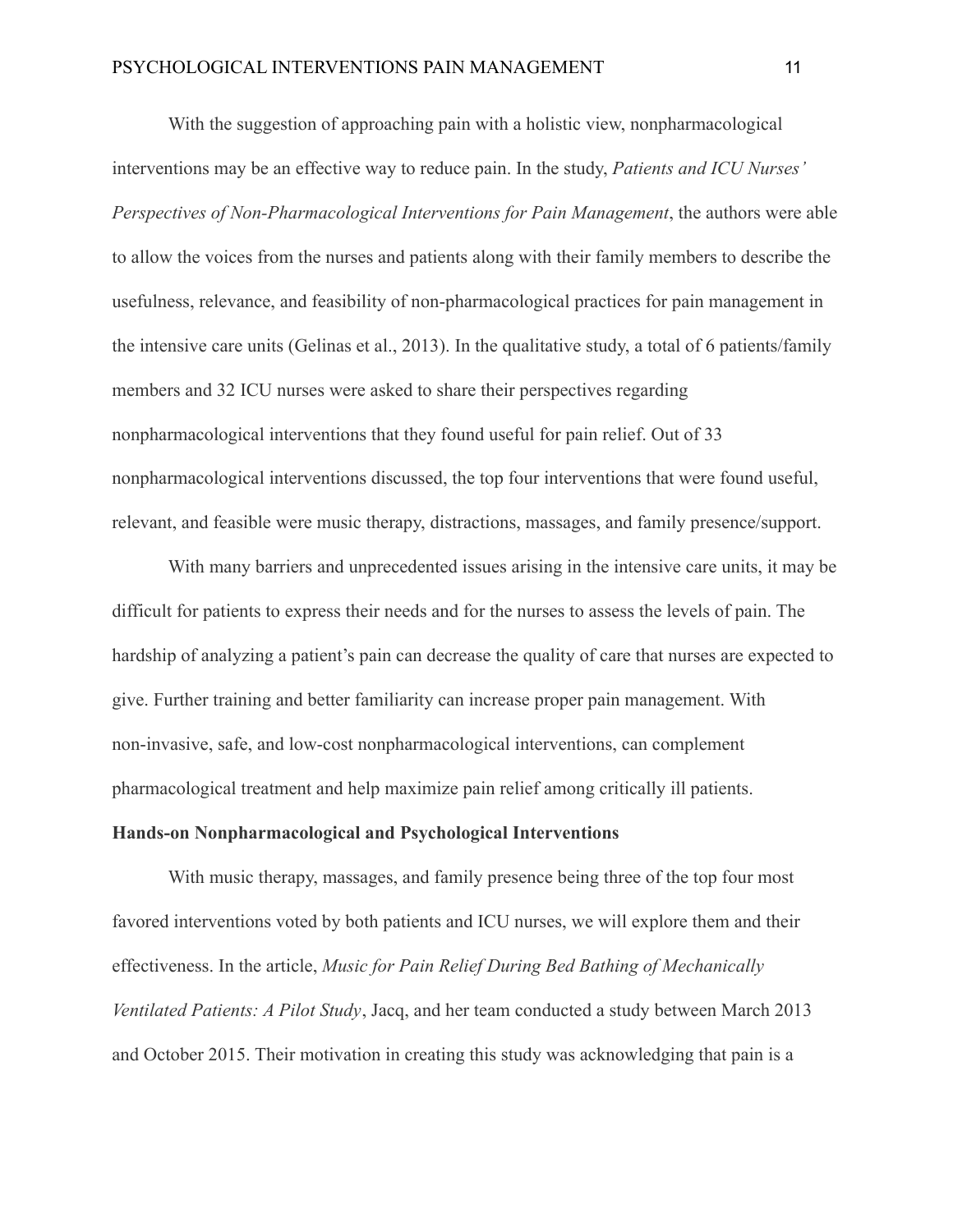universal issue particularly among mechanically ventilated patients in the intensive care setting due to their inability to communicate verbally (Jacq et al., 2018). With this ongoing issue, their aim for this study was to assess the effectiveness of music therapy against pain in mechanically ventilated patients during their morning bed bath (Jacq et al., 2018). The study consisted of 60 patients where 30 of them received no music while the other 30 received music therapy during their bath. The method used to measure pain was through the Behavior Pain Scale (BPS) which was scored during and at the end of the bath, then 30, 60, and 120 minutes post-bath (Jacq et al., 2018). The results highlighted that at baseline, no patients had pain. However post-bath, 88% of the patients indicated pain occurrence, where the maximum BPS value during the bath was lower in the group with musical therapy than in the control group with no music at all. The results also indicated that in all 30, 60, and 120 minutes after bath time, it was found that the maximum BPS was also significantly lower in the music group compared to those with no music. It was concluded that music therapy showed significant effectiveness in decreasing pain intensity and duration during the bed bath in critically ill patients (Jacq et al., 2018).

Alike in *The Effect of Foot Massage on Pain of the Intensive Care Patients: A Parallel Randomized Single-Blind Controlled Trial* is written by Momeni and her team, found evidence in the effectiveness of massages to decrease pain. The aim of the study was to compare the effectiveness of foot massage by a nurse or patient's family on the pain of the critically ill patient. Using a randomized, parallel, single-blind controlled trial study, 75 critically ill patients were put into three groups: massage by a nurse, patient's family, and a controlled group with no massages. Massages were given to the experimental group once a day for six days and the pain was documented before, immediately, and one-week post-massages. The results showed that the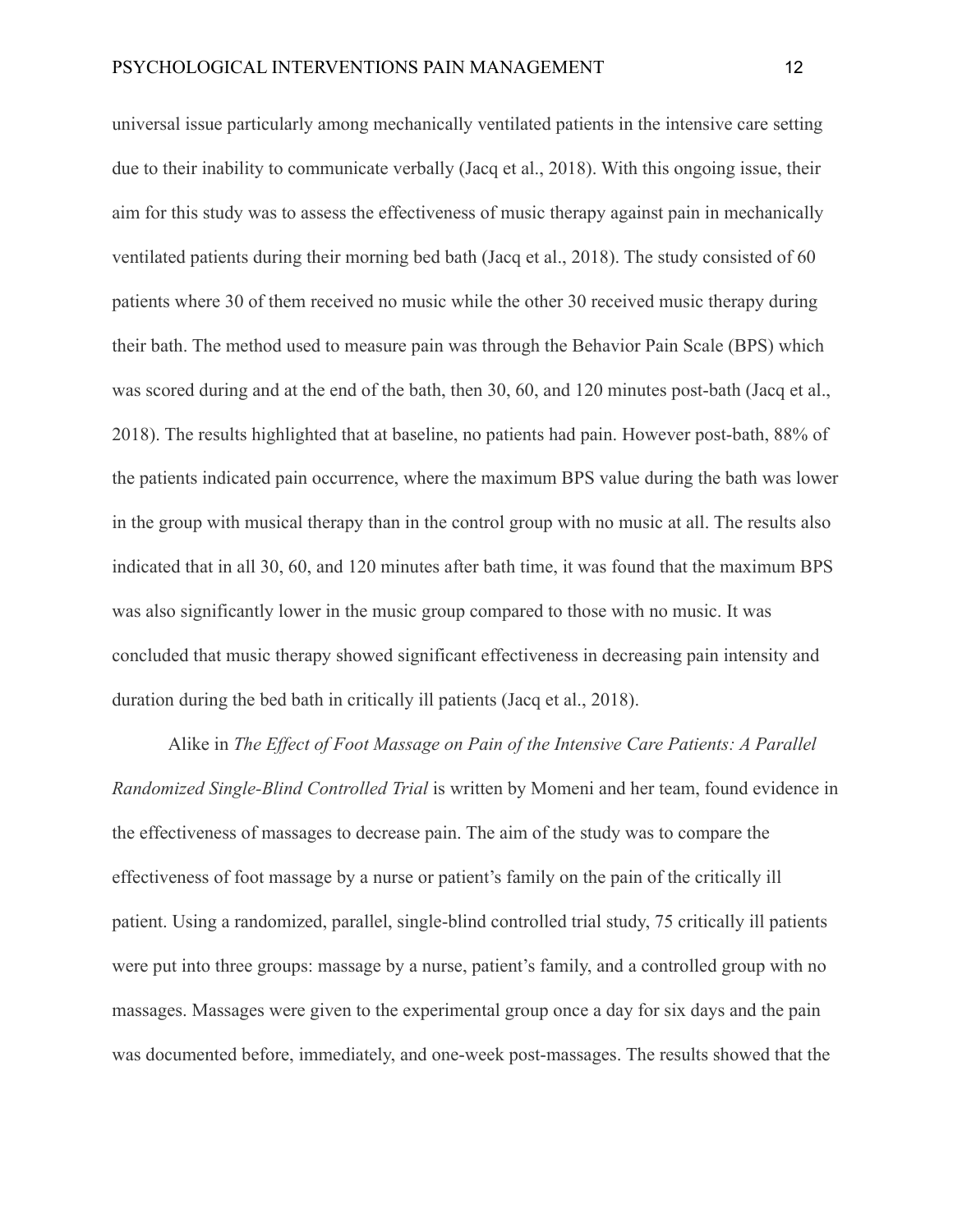experimental group who received massages by either nurses or family members had significantly lower pain scores than the control group. It was concluded that hands-on interventions such as massages may increase the quality of nursing care in the ICU setting.

With recent practices, light sedatives have been increasingly taken due to the negative effects of deep depressants such as stress, delirium, long stays, and increased infections, nonpharmacological have been widely regarded as complementing standard treatments (Momeni et al., 2020). Massages and music therapy have shown significant indications of relieving pain post-implementation in critically ill patients. Evidence obtained from trials and studies proves the effectiveness and support for nonpharmacological interventions.

### <span id="page-13-0"></span>**Overall Discussion of the Literature**

The review of the literature demonstrated and acknowledged the concerns and perspectives of both ICU nurses and patients as well as evidence that shows reduction of pain using nonpharmacological/psychological interventions among critically ill patients. The literature review suggests that applying nonpharmacological interventions is one of the most effective forms of acute pain reduction in the ICU. Music therapy, massages, and having family members involved were found to be effective in pain management in the literature. Although there are many other possible nonpharmacological and psychological interventions that can help with the reduction of pain, there need to be more studies to warrant further assessments. Nurses must incorporate a holistic approach rather than solely pharmacological interventions to provide effective pain management.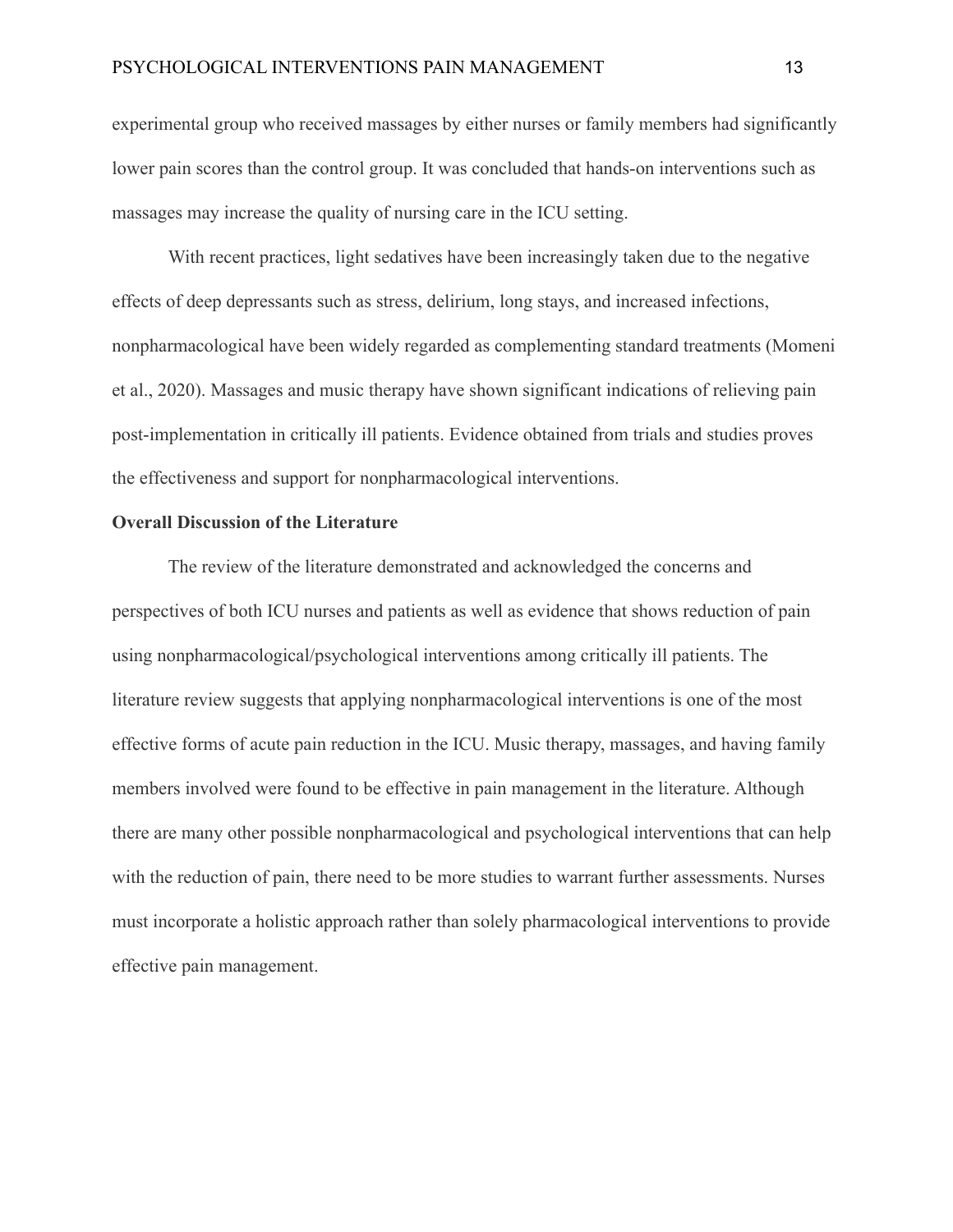#### **Proposal For Further Study**

#### <span id="page-14-1"></span><span id="page-14-0"></span>**Overall Research Question**

With the six articles discussed in the literature review, nonpharmacological nursing interventions were shown to be effective in aiding patients with acute pain management in the intensive care setting. With this new understanding of interventions that can be effective in acute pain, a further study will be proposed to answer the research question: Will nonpharmacological and psychological interventions be as effective for aiding in chronic pain management in a non-hospital setting?

#### <span id="page-14-2"></span>**The Rationale for Proposed Study**

With medical interventions used in most intensive care settings such as patients needing to be on ventilation and other implementations, obtaining and conducting pain assessment can be difficult which increases the possibility of untreated pain turning into chronic pain (King and Fraser, 2013). With the literature displaying the effectiveness of nonpharmacological and psychological interventions being effective in pain management in the hospital setting, this proposed study may further explore the effectiveness of interventions such as massages and music therapy that can be used by families or non-licensed personnel to help patients cope with chronic pain in a setting as comfortable as the individual's own home.

# **Theoretical Framework**

<span id="page-14-3"></span>The theoretical framework used to support this proposed research study is known as Kolcaba's Theory of Comfort. This theory was first developed in the 1990s with the purpose of placing comfort in the frontline and the immediate desirable outcome of nursing care in a healthcare setting (Petiprin, 2020). Kolcaba emphasized that the holistic nursing approach plays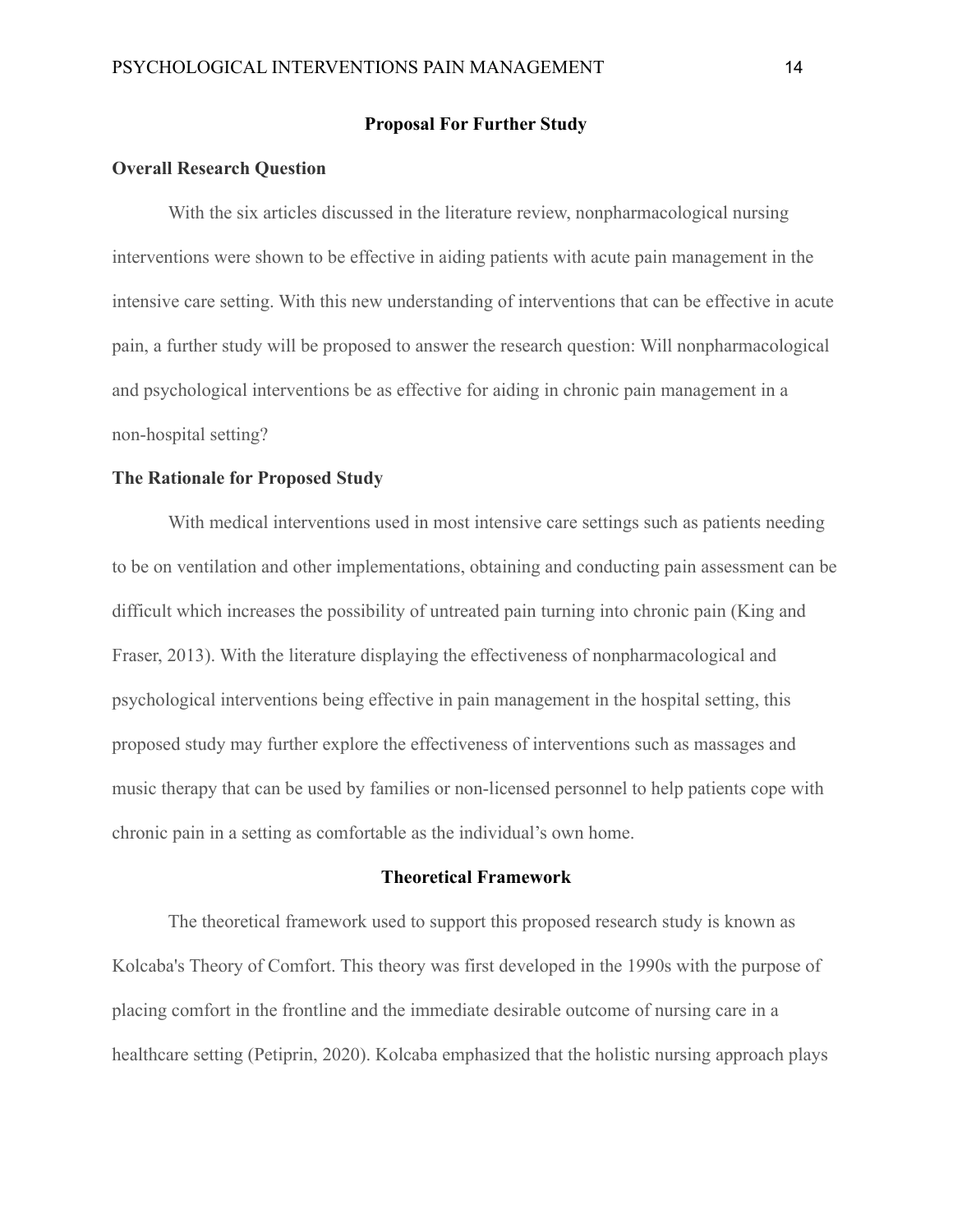a huge role in creating and providing comfort to the patients. According to Kolcaba, there are three forms of comfort: relief, ease, and transcendence (Petiprin, 2020). Examples given by Kolcaba regarding the three forms of comfort include: relief happening after the specific comfort needs of a patient are addressed, ease transpiring in a state of contentment, and transcendence occurring when patients are able to rise above their discomfort issues (Petiprin, 2020). Kolcaba also claimed that there are four different contexts of comfort: physical, psychospiritual, environmental, and sociocultural. It is important to acknowledge the three forms and four contexts of comfort as it helps guide nurses to recognize each patient as an individual, family, institution, or community in need of health care and not just a patient (Petiprin, 2020).

The Theory of Comfort's model focuses on implementing an effective nursing care plan which includes assessment, development, interventions, and evaluation of the patient's level of comfort and overall outcome. Having this theory is essential in supporting the proposed study as the main focus is to help the patients manage their pain levels. Kolcaba in her theory supports the holistic care approach which is the main objective of using nonpharmacological and psychological interventions.

### <span id="page-15-0"></span>**Primary Research Aims**

The goal of this primary research is to identify the effectiveness of managing pain on a long-term basis using approaches that can be implemented at any given time without the need for invasive techniques or for a doctor's order. Specific questions to be answered are:

• Are massage and music therapy interventions effective in reducing pain for patients dealing with chronic pain compared to a period of quiet relaxation?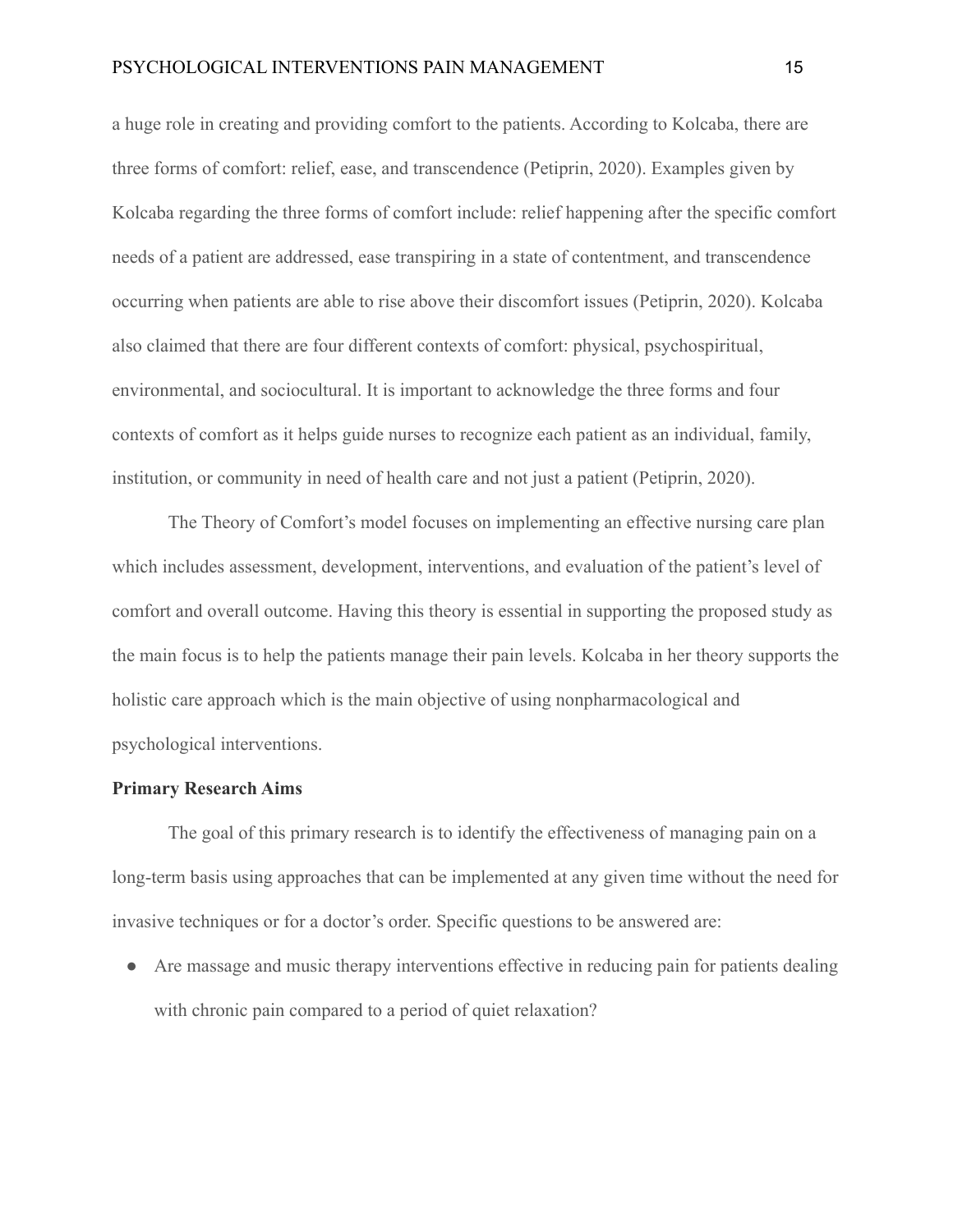● Is there enough evidence to support massage and music therapy interventions aiding in pain management and should this be incorporated into patient education during discharge?

#### <span id="page-16-0"></span>**Ethical Considerations**

Conducting a research study specifically about chronic conditions often requires a history from the participants. It may require access to a patient's private health information, such as a diagnosis or medication list. Collecting personally identifiable data can create potential issues related to confidentiality. One way to protect the participants is to guarantee confidentiality by keeping the participant's identifiable information hidden from everyone else, assigning study IDs instead of using names, and anonymizing to minimize the possibility of the data being linked to participants. This study will need to be reviewed and approved by an internal review board. Participants will need to provide their informed consent.

#### **Research Methods**

#### <span id="page-16-2"></span><span id="page-16-1"></span>**Research Design**

To effectively carry out this research study, the proposal of using a quasi-experimental quantitative research study will be implemented. Participants will be randomly assigned to either an experimental or control group.

## <span id="page-16-3"></span>**Population**

The population of this study will include those who experience chronic pain levels who live in the San Francisco Bay Area. The intensity of pain can vary as long as the pain is chronic, i.e. lasting for more than 6 months. The population to be studied will be limited to be adults, aged 18 and older.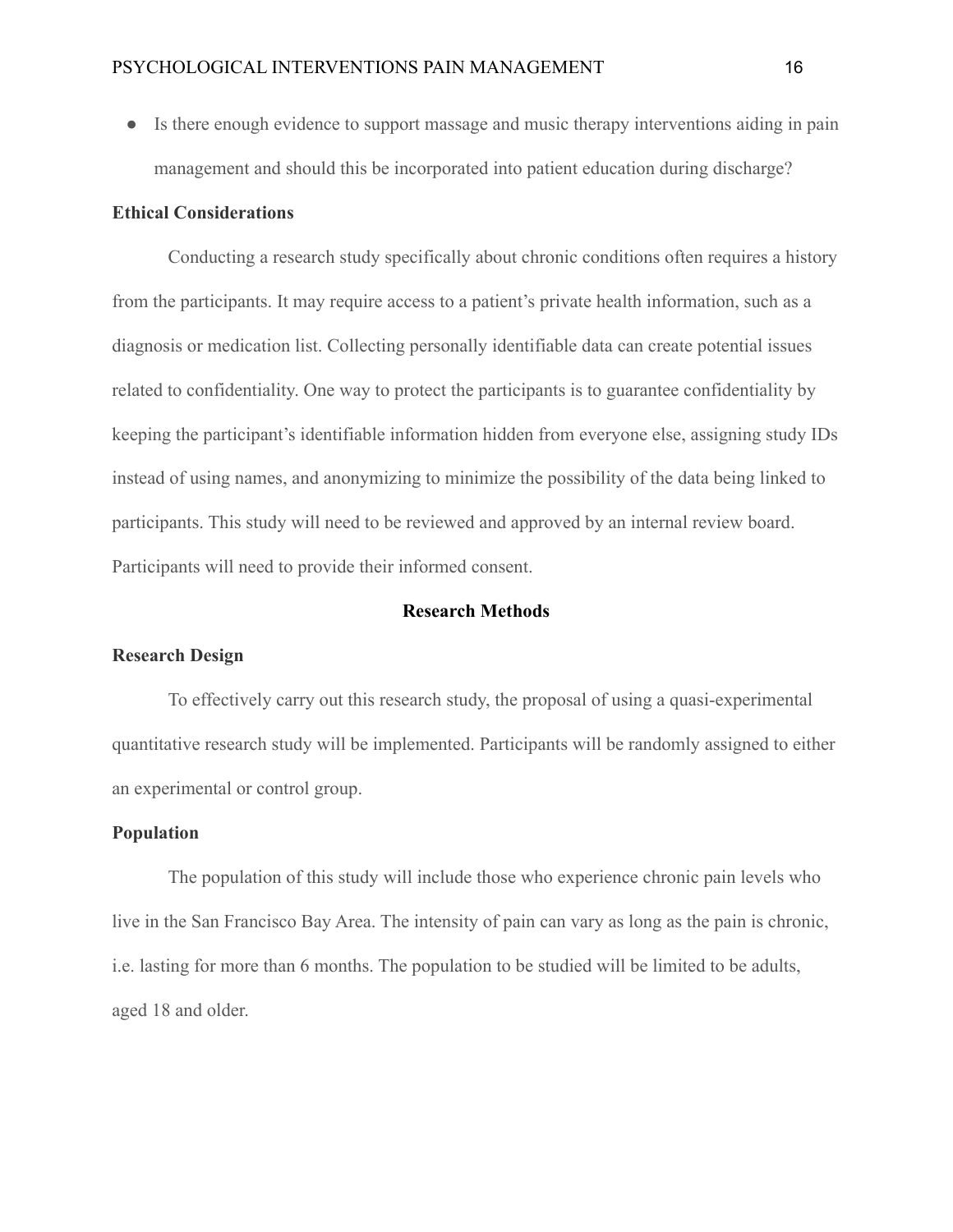#### <span id="page-17-0"></span>**Sample Size**

The proposed sample size will be at least 30 participants. Fifteen of the participants will be randomly chosen to be in the control group and fill out a survey rating their pain levels. The other 15 will also fill out the survey but will also receive the interventions (massage and music) for one month.

#### <span id="page-17-1"></span>**Strategy of Recruitment**

Some proposed strategies to recruit participants will be to market the study through social media, newspapers, and flyers in pain management clinics located in seven counties surrounding San Francisco Bay. Potential participants will be instructed to call the research by phone. We, the researchers, will ask screening questions, including age, level of pain, and if they have been experiencing this pain for six months or longer. There will be incentives such as a gift card to help with recruitment as well as flexibility given to the participants. The nonpharmacological interventions can be conducted by the participants in their free time at home.

#### <span id="page-17-2"></span>**Methodology**

After having the study explained and giving informed consent, participants will fill out a questionnaire asking about demographics (such as gender identity, ethnicity, and income level), as well as questions about their pain (location, type, timing, alleviating factors, and exacerbating circumstances) and medical diagnosis. Participants will be assigned numbers for Study IDs and categorized into control or experimental group, using a computer randomization program.

We will partner with seven massage therapy practices (one in each county: Marin, San Francisco, San Mateo, Santa Clara, Alameda, Contra Costa, and Solano) that travel to provide their services in people's homes. Participants in the control group will be invited to take an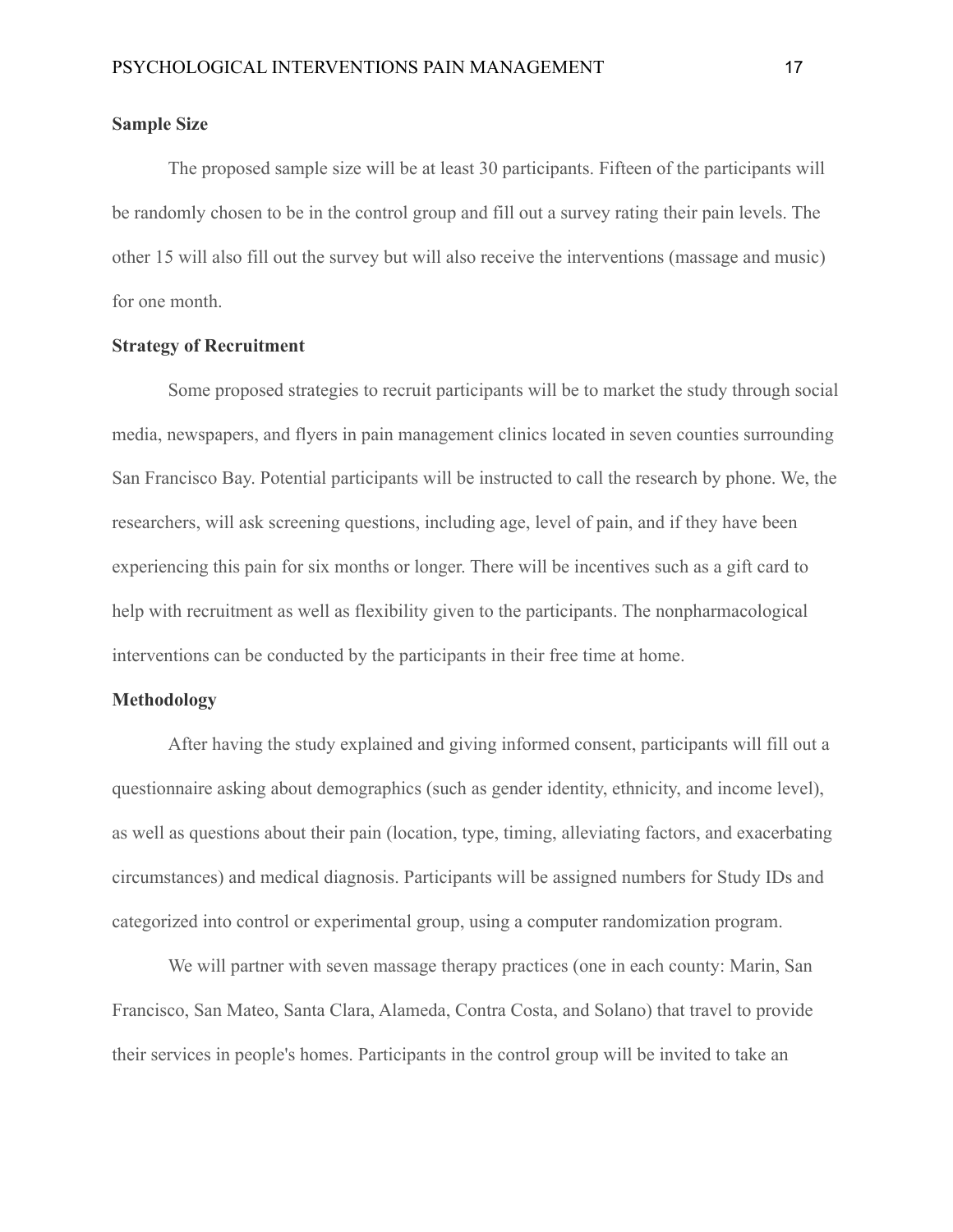opportunity to rest or partake in another relaxing activity in a quiet environment without music at home three times per week (Monday, Wednesday, and Friday) for a period of one month. The intervention group will receive the interventions of a one-hour massage with relaxing music in their homes three times per week (Monday, Wednesday, and Friday) for one month. Right after each massage or relaxation period, three times each week for a total of 12 times over one month, all participants, the control and experimental group will fill out a survey using a Likert scale to rate their experience and pain levels on a scale of 0-10.

#### <span id="page-18-0"></span>**Statistical Methods for Quantitative Research**

After the data is collected, the results from the survey will be examined in detail to determine the effectiveness of nonpharmacological/psychological interventions. Data from the participants in the experimental group who received massage and music therapy will be compared to the data from the control group to examine the possibility of a relationship between the nonpharmacological interventions of massage and music and pain reduction. To help ensure that the control group does not use the experimental interventions during the study, we will request that they do not get a massage during the month, however, we can provide them with a gift card for a massage accompanied by relaxing music at the end of the study. No further context will be given to the control group.

After data collection, descriptive statistics will be used to assess the demographic data and information about patients' diagnoses. The results of the weekly surveys will be further reviewed using an Analysis of Variance (ANOVA) and a Chi-square test, a statistical tool used to compare the participants' subjective and objective responses to the nonpharmacological interventions. Data will also be examined over time to determine whether there could be a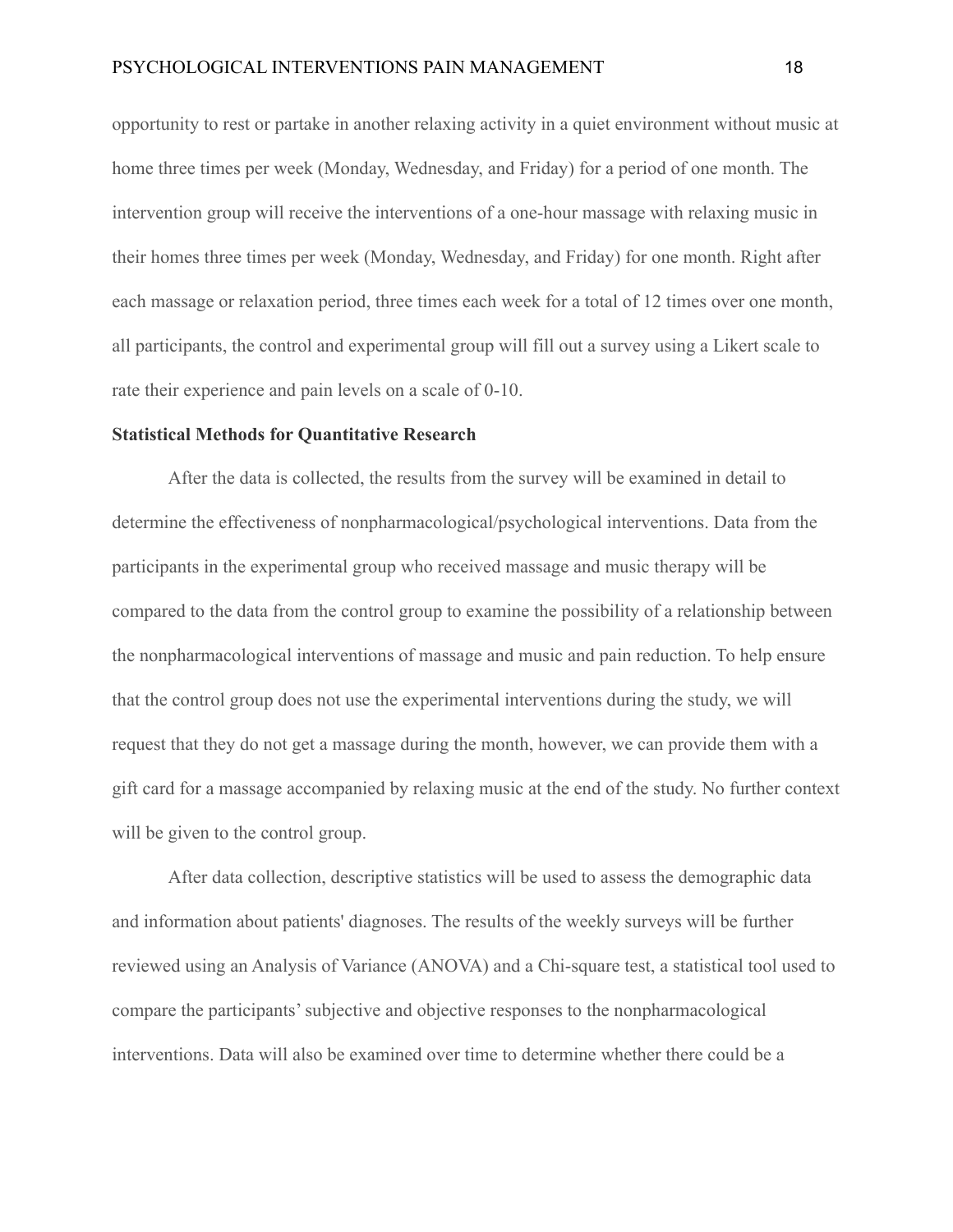cumulative effect of the massage with music therapy. After examining the results, the researchers may have a new and improved understanding of the effectiveness or ineffectiveness of using massages and music therapy to help with pain management.

### **Conclusion**

<span id="page-19-0"></span>It was acknowledged that both sides of the care relationship between the nurses and patients recognize that pain is highly prevalent in the intensive care setting. With findings showing evidence of substandard pain assessment from nurses to patients reported post-traumatic stress symptoms from the lasting memories of pain, both consciously and physically, studies were discussed in this paper to find evidence that help patients reduce pain levels using nonpharmacological interventions. In one of the studies discussed, it was concluded that massages and music therapy were among two of the most popular implementations used on patients. These therapies had shown signs of pain reduction during the patient's stay in the ICU.

With the evidence-based practices applied, these current studies have found confirmation indicating the effectiveness of psychological interventions in pain management. Medical personnel can implement noninvasive techniques on their patients to help make their stay at the hospital more comforting acutely, which may help reduce any future symptoms of post-traumatic stress.

As stated in the literature, the proposed study of continuing to treat chronic pain can play a significant role in educating patients with chronic pain. Applying nonpharmacological interventions can allow the patient to find ways to reduce pain levels without having to visit their doctors for a prescription or spending more time and money on medications. Psychological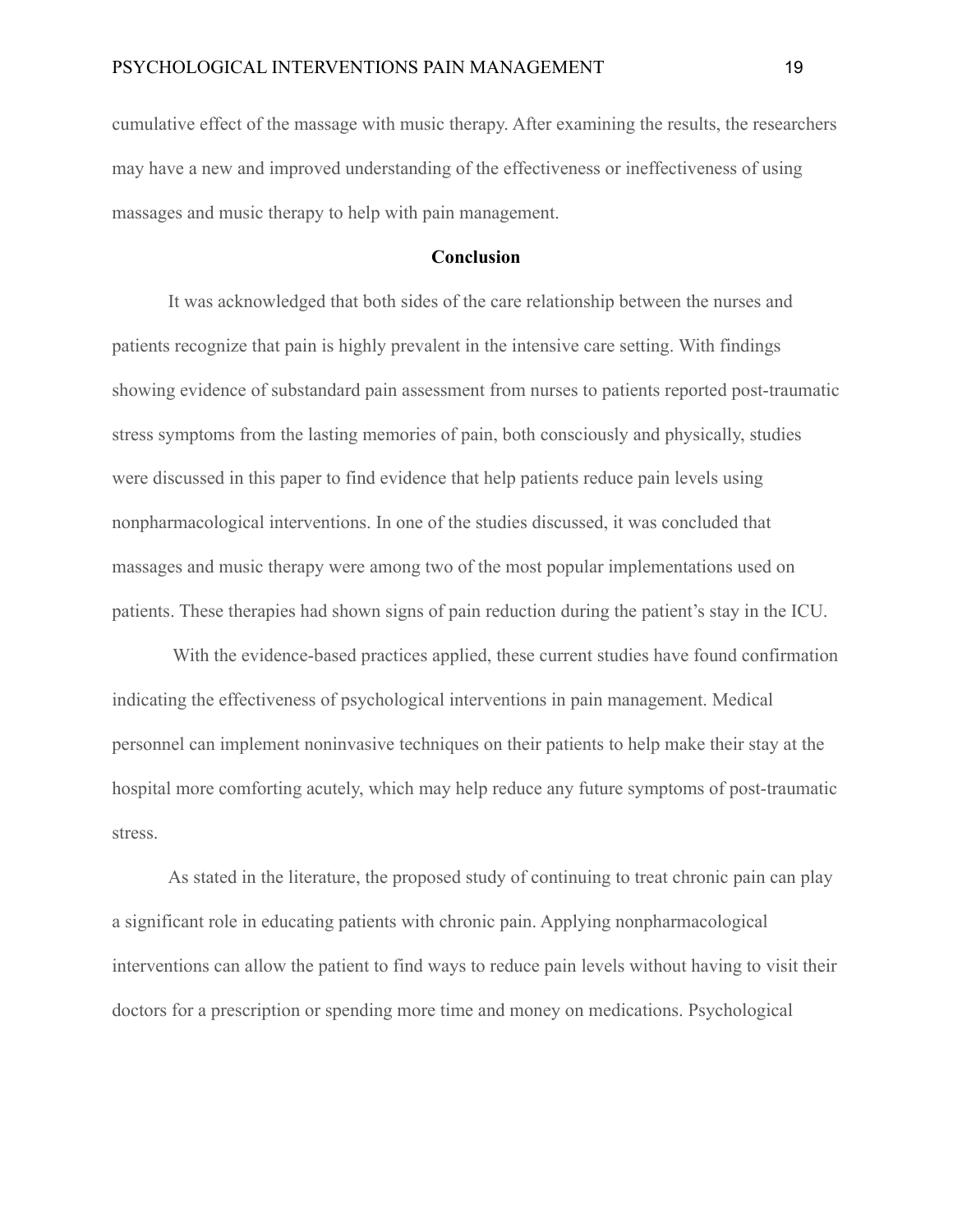interventions are a great way to address the pain instead of temporarily masking the pain with pharmacological treatments.

To fully grasp the understanding of treating pain with nonpharmacological techniques and other non-invasive treatments, it is vital for more studies to be conducted. The studies discussed in this paper showed evidence of pain reduction on a short-term basis, but knowing the last effects of psychological methods such as massages or music therapies will allow those who utilize these interventions to know the full advantages or disadvantages of nonpharmacological techniques.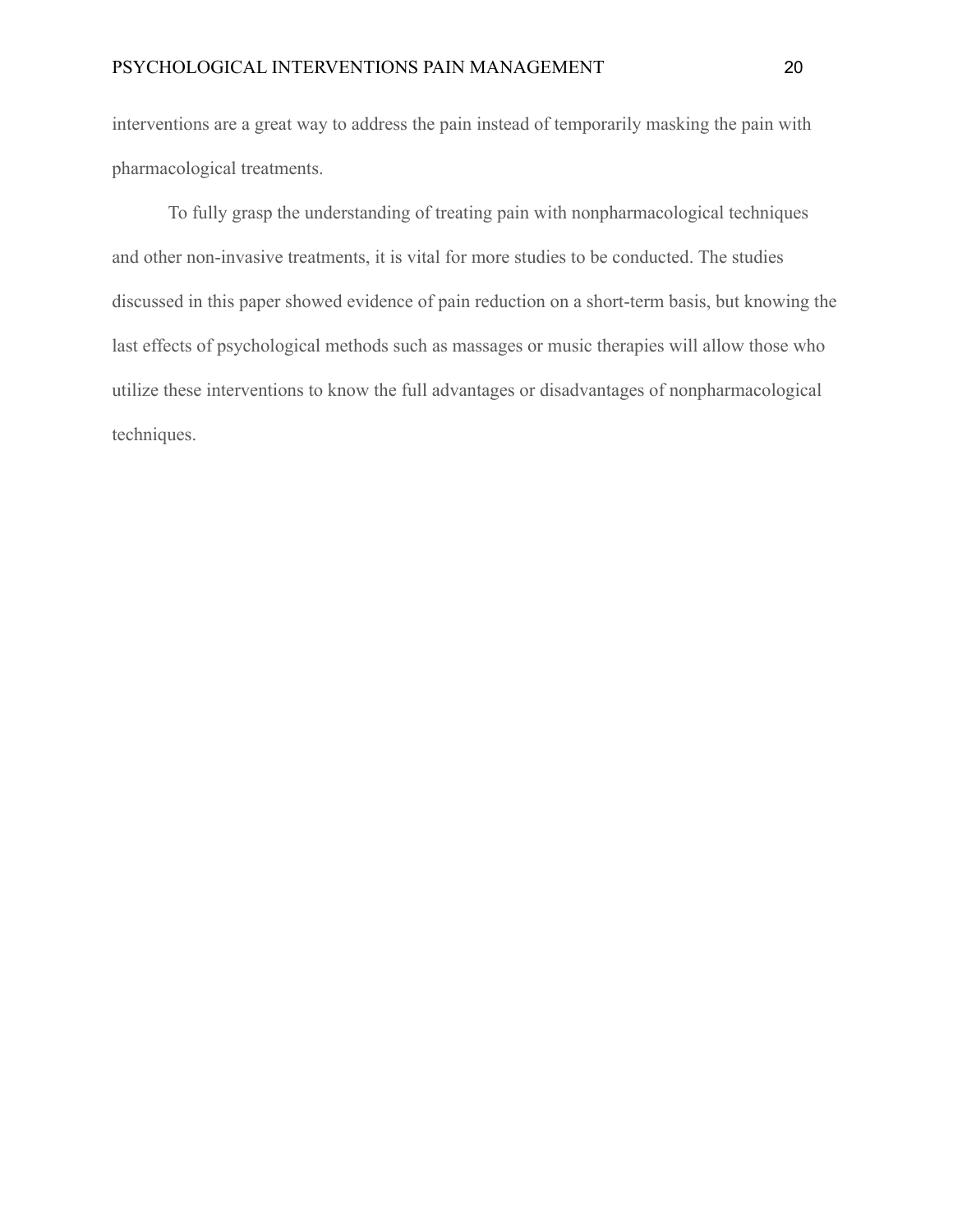#### **References**

- <span id="page-21-0"></span>Brennan F, Lohman D, Gwyther L. Access to Pain Management as a Human Right. *Am J Public Health*. 2019;109(1):61-65. https://doi.org/10.2105/AJPH.2018.304743
- Gélinas, C., Arbour, C., Michaud, C., Robar, L., & Côté, J. (2013). Patients and ICU nurses' perspectives of non-pharmacological interventions for pain management. *Nursing in critical care*, *18*(6), 307–318. https://doi.org/10.1111/j.1478-5153.2012.00531.x
- Hajiesmaeili MR, Safari S. Pain management in the intensive care unit: do we need specialprotocols?. *Anesth Pain Med*. 2012;1(4):237-238. doi:10.5812/aapm.4523
- Jacq, Gwenaëlle et al. "Music for pain relief during bed bathing of mechanically ventilated patients: A pilot study." *PloS one* vol. 13,11 e0207174. 14 Nov. 2018, https://doi.org/10.1371/journal.pone.0207174
- King, N. B., & Fraser, V. (2013). Untreated pain, narcotics regulation, and global health ideologies. *PLoS medicine*, *10*(4), e1001411.

https://doi.org/10.1371/journal.pmed.1001411

Kizza, I. B., & Muliira, J. K. (2015). Nurses' pain assessment practices with critically ill adultpatients. *International nursing review*, *62*(4), 573–582. https://doi.org/10.1111/inr.12218

Merriam-Webster Dictionary (1921) https://www.merriam-webster.com/dictionary/pain

Momeni, M., Arab, M., Dehghan, M., & Ahmadinejad, M. (2020). The Effect of Foot Massageon Pain of the Intensive Care Patients: A Parallel Randomized Single-Blind Controlled Trial. *Evidence-based complementary and alternative medicine : eCAM*, *2020*, 3450853. https://doi.org/10.1155/2020/3450853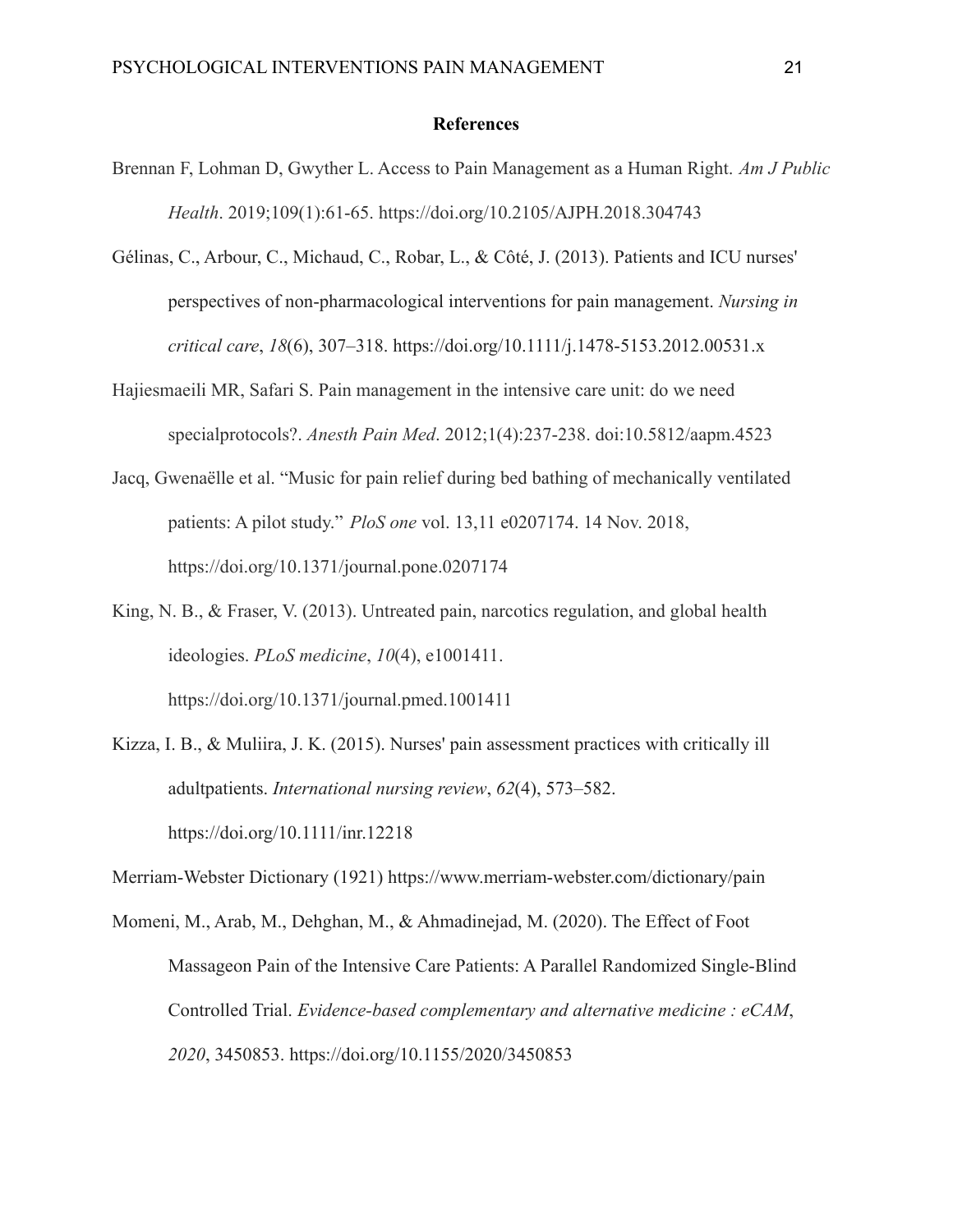Myhren H, Tøien K, Ekeberg O, Karlsson S, Sandvik L, Stokland O. Patients' memory andpsychological distress after ICU stay compared with expectations of the relatives.Intensive Care Med. 2009 Dec;35(12):2078-86. https://doi.org/10.1007/s00134-009-1614-1. Epub 2009 Sep 15. PMID: 19756511.

Petiprin, Alice. "Kolcaba's Theory of Comfort." *Nursing Theory*, 21 Aug. 2019, https://nursing-theory.org/theories-and-models/kolcaba-theory-of-comfort.php.

Puntillo, K. A., Max, A., Chaize, M., Chanques, G., & Azoulay, E. (2016). Patient Recollection of ICU Procedural Pain and Post ICU Burden: The Memory Study. *Critical care medicine*, *44*(11), 1988–1995. <https://doi.org/10.1097/CCM.0000000000001875>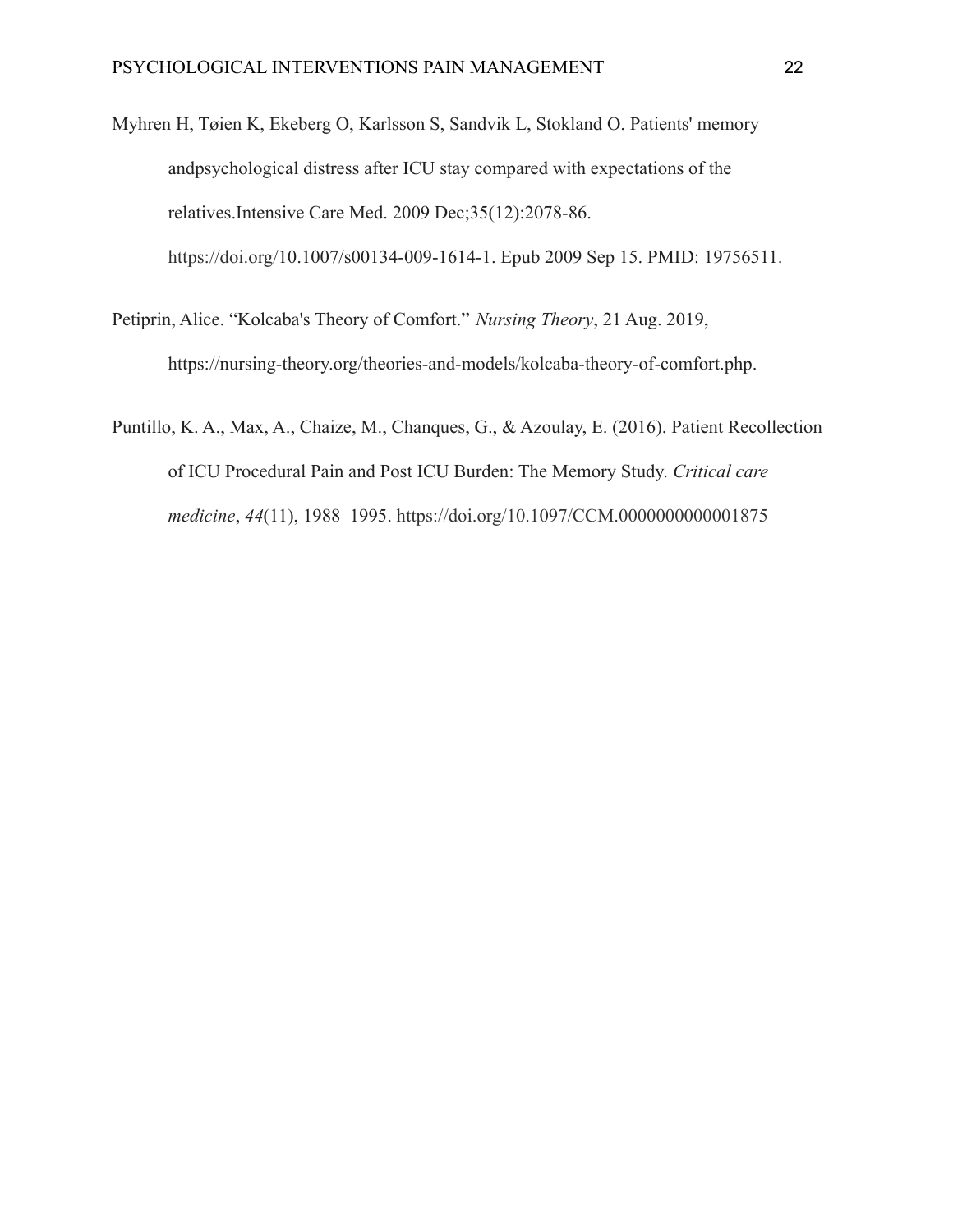| Appendix A |
|------------|
|------------|

<span id="page-23-0"></span>

| Investigator                                                                                                                                                                                                                                                                                                              | Purpose                                                                                                                                                                                                                        | N  | Sample                                                                                                                                                                      | Design                                                                                                                    | Major Finding                                                                                                                                                                                                                                                                                                                     | Strengths                                                                                                                                                                                                                                         | Weaknesses                                                                                                                                                        |
|---------------------------------------------------------------------------------------------------------------------------------------------------------------------------------------------------------------------------------------------------------------------------------------------------------------------------|--------------------------------------------------------------------------------------------------------------------------------------------------------------------------------------------------------------------------------|----|-----------------------------------------------------------------------------------------------------------------------------------------------------------------------------|---------------------------------------------------------------------------------------------------------------------------|-----------------------------------------------------------------------------------------------------------------------------------------------------------------------------------------------------------------------------------------------------------------------------------------------------------------------------------|---------------------------------------------------------------------------------------------------------------------------------------------------------------------------------------------------------------------------------------------------|-------------------------------------------------------------------------------------------------------------------------------------------------------------------|
| Gélinas, C.,<br>Arbour, C.,<br>Michaud, C.,<br>Robar, L., &<br>Côté, J. (2013).<br>Patients and ICU<br>nurses'<br>perspectives of<br>non-pharmacolog<br>ical interventions<br>for pain<br>management.<br>Nursing in<br>critical care,<br>$18(6)$ , 307-318.<br>https://doi.org/10.<br>$1111/j.1478-5153.$<br>2012.00531.x | To recognize<br>the patient's,<br>family<br>members',<br>and ICU<br>nurses'<br>viewpoints<br>about the<br>effectiveness<br>of<br>non-pharmaco<br>logical<br>interventions<br>to help with<br>pain<br>management<br>in the ICU. | 38 | ICU nurses (n<br>$=$ 32) and<br>patients/family<br>members ( $n =$<br>6) with prior<br><b>ICU</b><br>hospitalization<br>experience<br>were recruited.<br>8 focus<br>groups. | A qualitative<br>descriptive<br>design was<br>used.                                                                       | The top four<br>non-pharmacological<br>interventions consist<br>of music therapy,<br>distractions, simple<br>massage, and family<br>presence/support.<br>Patients were<br>inclined toward more<br>undivided<br>attention/reality<br>orientation, while<br>nurses spoke for the<br>most part about<br>positioning and<br>teaching. | The study opens up<br>opportunities for<br>ICU nurses to use<br>non-pharmacologic<br>al interventions to<br>treat pain since<br>they are low-cost<br>and safe.<br>33<br>non-pharmacologic<br>al interventions<br>were discussed in<br>this study. | Not enough<br>evidence to prove<br>effectiveness.                                                                                                                 |
| Momeni, M.,<br>Arab, M.,<br>Dehghan, M., &<br>Ahmadinejad, M.<br>$(2020)$ . The<br><b>Effect of Foot</b><br>Massage on Pain<br>of the Intensive<br>Care Patients: A                                                                                                                                                       | To determine<br>the impact and<br>effectiveness<br>of foot<br>massage in<br>aiding pain<br>with critically<br>ill patients.                                                                                                    | 75 | Critically ill<br>patients, and<br>their families.<br>There were a<br>total of three<br>groups:<br>massage by a<br>nurse, massage                                           | A randomized,<br>parallel,<br>single-blind<br>controlled trial<br>study was<br>performed on<br><b>75 ICU</b><br>patients. | The result from the<br>research showed a<br>reduction (from 4.48)<br>to 3.36 and 4.76 to<br>2.96, respectively).                                                                                                                                                                                                                  | Results showed<br>evidence that foot<br>massages given by<br>nurses or family<br>members can<br>reduce the pain of<br>ICU patients.<br>Massages/hands-o                                                                                           | The study found<br>that there was not a<br>huge difference in<br>pain level among<br>the experimental<br>and control group<br>one week after the<br>intervention. |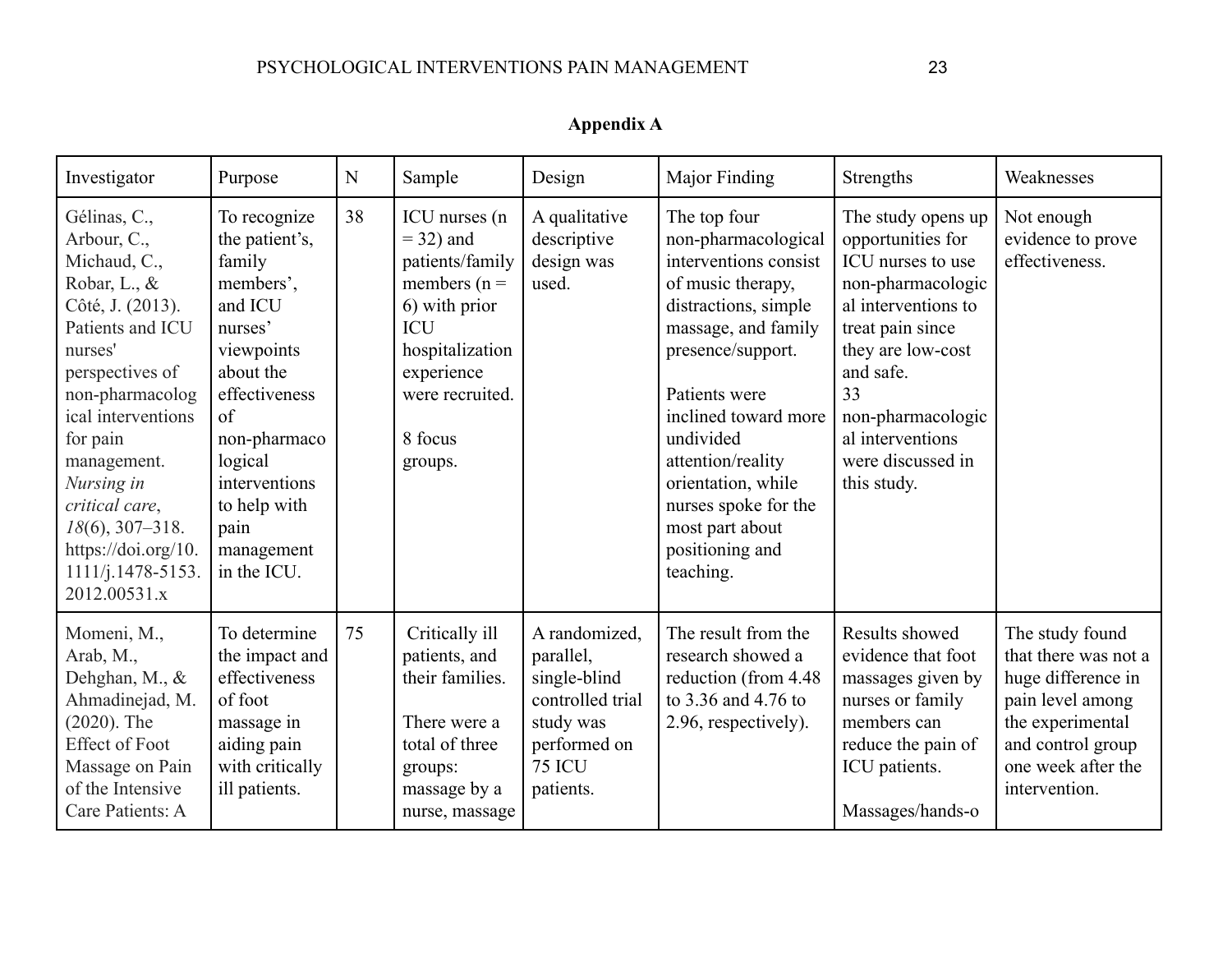| Parallel<br>Randomized<br>Single-Blind<br>Controlled Trial.<br>Evidence-based<br>complementary<br>and alternative<br>mediate: eCAM,<br>2020, 3450853.<br>https://doi.org/10.<br>1155/2020/34508<br>53                                                                                                            |                                                                                                                                    |     | by the patient's<br>family, and a<br>control group.                                                                                  |                                         |                                                                                                                                                                                                                                                                               | n interventions<br>may improve the<br>quality of care in<br>the nursing field<br>and it is<br>cost-effective with<br>little to no<br>complications.                                                                 |                                                                        |
|------------------------------------------------------------------------------------------------------------------------------------------------------------------------------------------------------------------------------------------------------------------------------------------------------------------|------------------------------------------------------------------------------------------------------------------------------------|-----|--------------------------------------------------------------------------------------------------------------------------------------|-----------------------------------------|-------------------------------------------------------------------------------------------------------------------------------------------------------------------------------------------------------------------------------------------------------------------------------|---------------------------------------------------------------------------------------------------------------------------------------------------------------------------------------------------------------------|------------------------------------------------------------------------|
| Puntillo, K. A.,<br>Max, A., Chaize,<br>M., Chanques, G.,<br>& Azoulay, E.<br>$(2016)$ . Patient<br>Recollection of<br><b>ICU</b> Procedural<br>Pain and Post<br>ICU Burden: The<br>Memory Study.<br>Critical care<br>medicine, $44(11)$ ,<br>1988-1995.<br>https://doi.org/10.<br>1097/CCM.00000<br>00000001875 | To assess a<br>patient's<br>memory of<br>ICU pain from<br>procedural<br>implementatio<br>ns and its<br>lasting impact<br>post-ICU. | 236 | Patients who<br>underwent<br><b>ICU</b><br>procedures.<br>The set<br>consists of 24<br>ICU <sub>s</sub> in<br>France and<br>Belgium. | A prospective<br>longitudinal<br>study. | $14\%$ of the<br>patient-reported<br>current pain.<br>When contrasting<br>patients with and<br>without current pain,<br>patients with current<br>pain recalled a<br>greater ICU<br>procedural pain<br>intensity and distress<br>scores than patients<br>without current pain. | The range of the<br>interview was 3-16<br>months after<br>hospitalization. 3<br>months is great for<br>recalling memory<br>accurately due to<br>the ICU being<br>recent. However,<br>16 months seems a<br>bit long. | Asking participants<br>to recall their ICU<br>stay 16 months<br>after. |
| Myhren, H.,<br>Tøien, K.,                                                                                                                                                                                                                                                                                        | To compare<br>and contrast                                                                                                         | 553 | A total of 553<br>participants                                                                                                       | $\mathbf{A}$<br>cross-sectional         | 25% of patients<br>reported severe                                                                                                                                                                                                                                            | The sample size is<br>great.                                                                                                                                                                                        | The article<br>indicated that there                                    |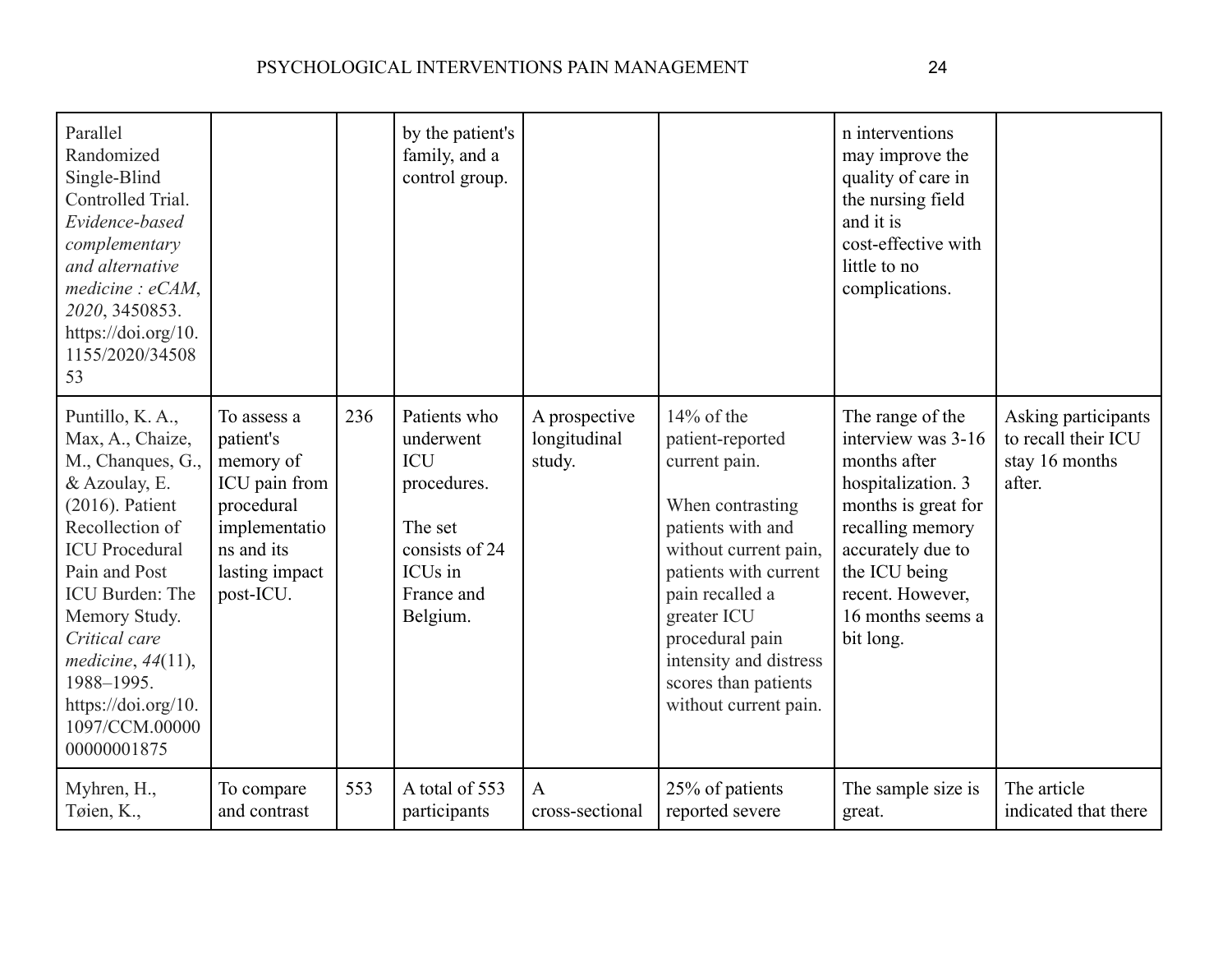| Ekeberg, O.,<br>Karlsson, S.,<br>Sandvik, L., &<br>Stokland, O.<br>(2009). Patients'<br>memory and<br>psychological<br>distress after ICU<br>stay compared<br>with expectations<br>of the relatives.<br>Intensive care<br>medicine, $35(12)$ ,<br>2078-2086.<br>https://doi.org/10.<br>1007/s00134-009<br>$-1614-1$ | the patient's<br>memories and<br>psychological<br>distress from<br>their stay at<br>the ICU with<br>the<br>expectations<br>from their<br>family<br>members. |     | with 255 being<br>patients and<br>298 being<br>relatives.      | study.                                             | post-traumatic stress<br>symptoms.<br>Their levels of<br>anxiety and<br>depression were<br>significantly high.<br>Relatives of the<br>patients expected<br>more psychological<br>distress.<br>Strong indicators of<br>severe posttraumatic<br>stress symptoms<br>include memories of<br>pain, lack of control,<br>and inability to<br>express needs in the<br>ICU. | Gave readers the<br>perspectives of<br>both the patient<br>and their relatives.                                                                                             | may be other<br>factors that play a<br>role in causing<br>psychological<br>distress such as<br>pessimistic<br>patients. This<br>warrants further<br>studies on the topic<br>of psychological<br>distress. |
|---------------------------------------------------------------------------------------------------------------------------------------------------------------------------------------------------------------------------------------------------------------------------------------------------------------------|-------------------------------------------------------------------------------------------------------------------------------------------------------------|-----|----------------------------------------------------------------|----------------------------------------------------|--------------------------------------------------------------------------------------------------------------------------------------------------------------------------------------------------------------------------------------------------------------------------------------------------------------------------------------------------------------------|-----------------------------------------------------------------------------------------------------------------------------------------------------------------------------|-----------------------------------------------------------------------------------------------------------------------------------------------------------------------------------------------------------|
| Kizza, I. B., &<br>Muliira, J. K.<br>$(2015)$ . Nurses'<br>pain assessment<br>practices with<br>critically ill adult<br>patients.<br><b>International</b><br>nursing review,<br>$62(4)$ , 573-582.                                                                                                                  | To describe<br>barriers,<br>enablers, and<br>acute pain<br>assessment<br>practices used<br>by nurses in<br>the intensive<br>care setting.                   | 170 | A total of 170<br>nurses.<br>The setting<br>was in<br>Ugandan. | A descriptive<br>and<br>cross-sectional<br>design. | Most of the nurses in<br>this study showed<br>evidence of poor<br>pain assessment<br>practices.<br>The main barriers to<br>assessing pain<br>included: heavy<br>workload, lack of                                                                                                                                                                                  | Demonstrated that<br>pain assessment<br>practices were an<br>issue among<br>critically ill adults.<br>Suggested holistic<br>interventions to<br>help reduce<br>barriers and | Only sourced one<br>hospital. Different<br>hospitals may have<br>different factors<br>(ie. some hospitals<br>may have light<br>workloads for<br>nurses).                                                  |